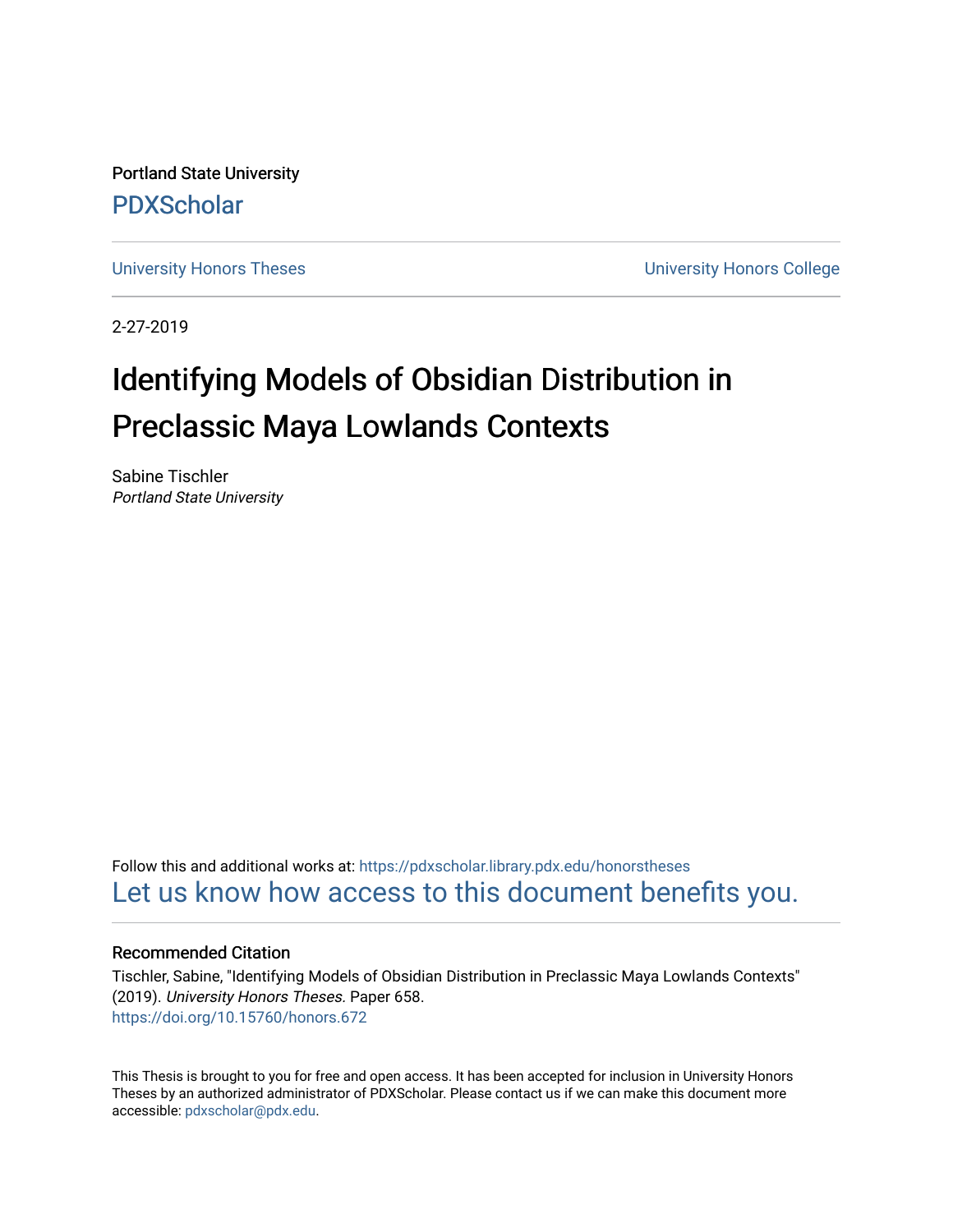Identifying models of obsidian distribution in Preclassic Maya Lowlands contexts

by

Alex Tischler

An undergraduate honor thesis submitted in partial fulfillment of the requirements for the degree of

Bachelor of Arts

in

University Honors

and

Anthropology

Thesis Advisor

Professor Sarah Sterling

Portland State University

2019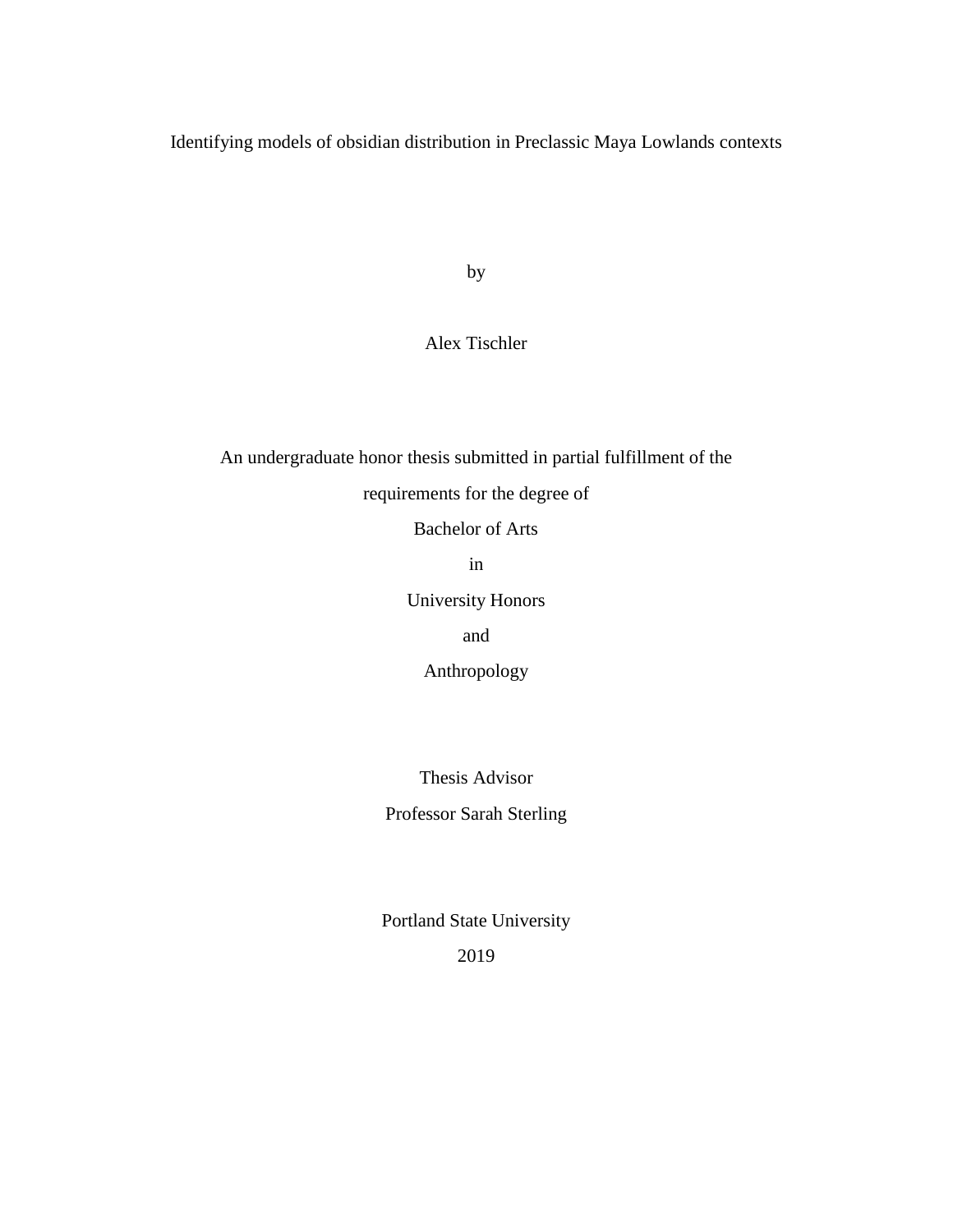# **Identifying models of obsidian distribution in Preclassic Maya Lowlands contexts**

Alex Tischler

# **Abstract**

*Obsidian was an important resource throughout Mesoamerica, and found at nearly all sites. Sources of obsidian were located in the Mexican Highlands and Guatemalan Highlands, often being transported over hundreds of kilometers for distribution. In this paper I chose four Maya sites—El Ceibal, Tikal, Xtobo, and Actun Uayazba Kab—and used three obsidian distribution models previously published by De León et al. in 2009, to infer possible distribution methods used in the Maya Lowlands. Though limitations existed the results from this proof-of-concept analysis indicate that distribution models derived for central Mexican contexts are suitable for Maya regions, and that the Maya were engaged in multiple forms of blade trade.* 

# **Introduction**

Obsidian has long been an important material for lithic using populations where available. The dark volcanic glass is naturally sharp when fractured, and its predictable flaking patterns made it a highly prioritized material for flintknapping efficient lithic blades. Situated within the tectonic active Pacific Rim of Fire, Mesoamerica had over a dozen obsidian quarries frequented for centuries by the numerous Mesoamerican populations. The majority of these quarries were in the Mexican Highlands—Zaragoza, Orizaba, Paredon, Otumba, Tulancingo, Pachuca, Zacualtipan, and Ucareo quarries—west of the Isthmus of Tehuantepec, while to the east, those in the Mexican lowlands, Guatemala, Belize, El Salvador, and Honduras predominately exploited obsidian from the Guatemalan Highlands—El Chayal, Ixtepeque, San Martín Jilotepeque, and Tajumulco.

Mesoamerican obsidian sources were exploited by preceramic Paleo-Indigenous peoples before the beginning of the Archaic era around 7,000 B.C.E. (Coe and Flannery 1964:46,48; Brown 1980: 314-316,322). The Archaic Era  $({\sim}7,000$  B.C.E.  $-1,500$  B.C.E.) is most pronounced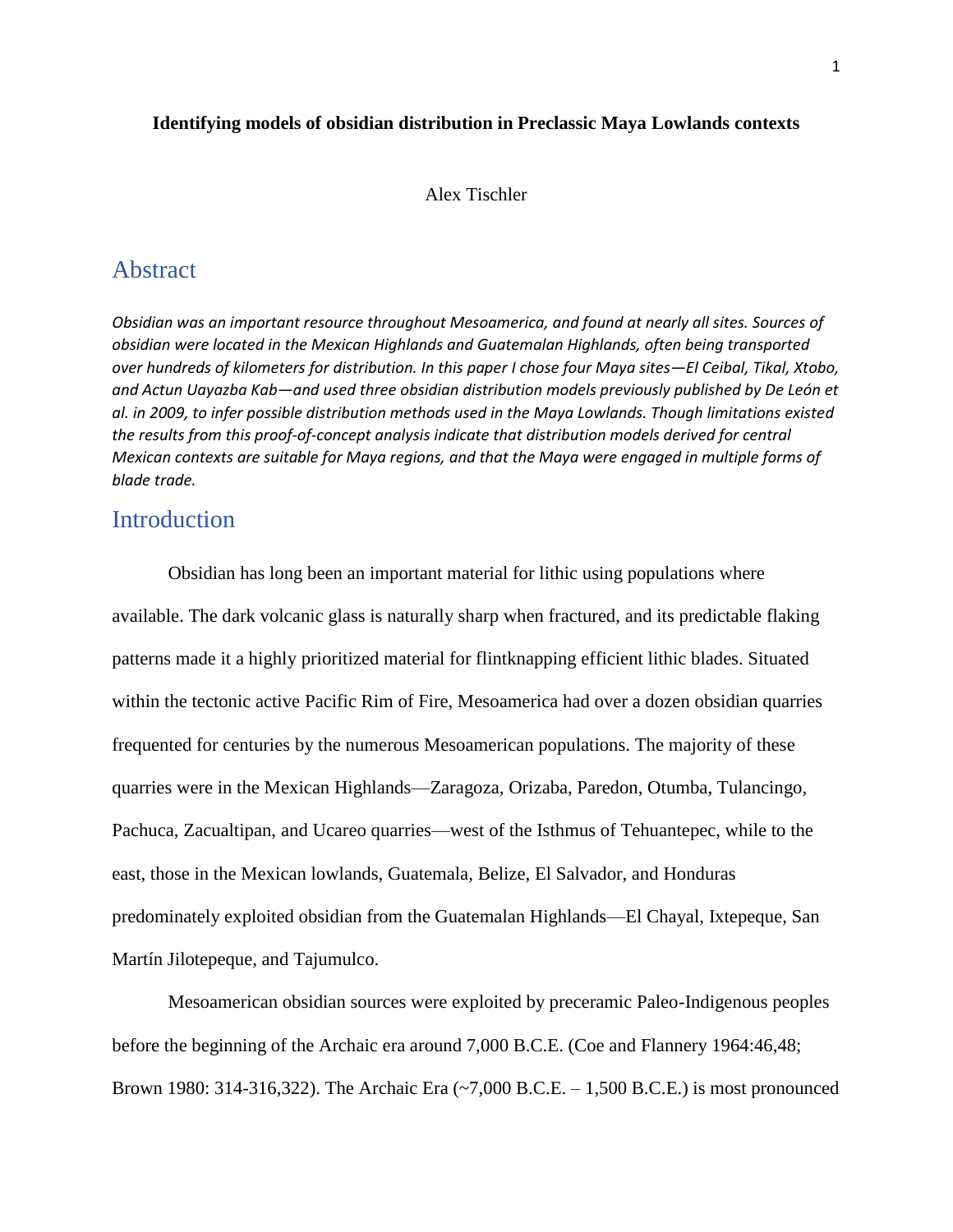by the adoption of sedentary settlements and swidden agricultural methods including domestication of staple crops (maize and squash) by 3,400 B.C.E and extending even into the Preclassic (Lohse 2010:320; Adams 2005:33). Additionally, pottery begins appearing near the end of the Archaic, such as the early Tehuacan sequence from Puerto Márquez (Adams 2005:45). Sedentary settlements of the Archaic gave way to growing social complexity and the first Mesoamerican states during the Preclassic Era (1,500 B.C.E. – 250 C.E.). Urban civil centers started becoming cores of Mesoamerican villages, and were marked by the construction of stone monuments and ballcourts (Adams 2005:59-60). Pan-Mesoamerican iconography began spreading along a growing number of long-distance interregional trade networks. The longdistance trade of obsidian prismatic blades too became more sophisticated. Obsidian prismatic flake blades were commonly traded during the Early and Middle Preclassic, giving way to the trade of obsidian prismatic cores by the Late Preclassic (De León et al. 2009).

For archaeologists, obsidian artifacts provide valuable resources in the reconstruction of the ancient trade networks. All obsidian sources, have unique chemical composition which makes possible the accurate sourcing of obsidian artifacts. Connecting samples recovered at sites to the original quarry has allowed for intricate analyses of obsidian trade routes, distribution methods, and trade partners. Additionally, the evolution of sophisticated obsidian flintknapping technology cultures has been used to infer spread of technologies and ideas, or changes in trade partners. While obsidian artifacts can reveal much, "most research still emphasizes the gathering of source-attribution data rather than the analysis of exchange mechanisms" (Braswell et al. 2000). And of these Preclassic trade network models, the majority are largely reconstructed from sites in the Mexican Highlands (De León et al. 2009).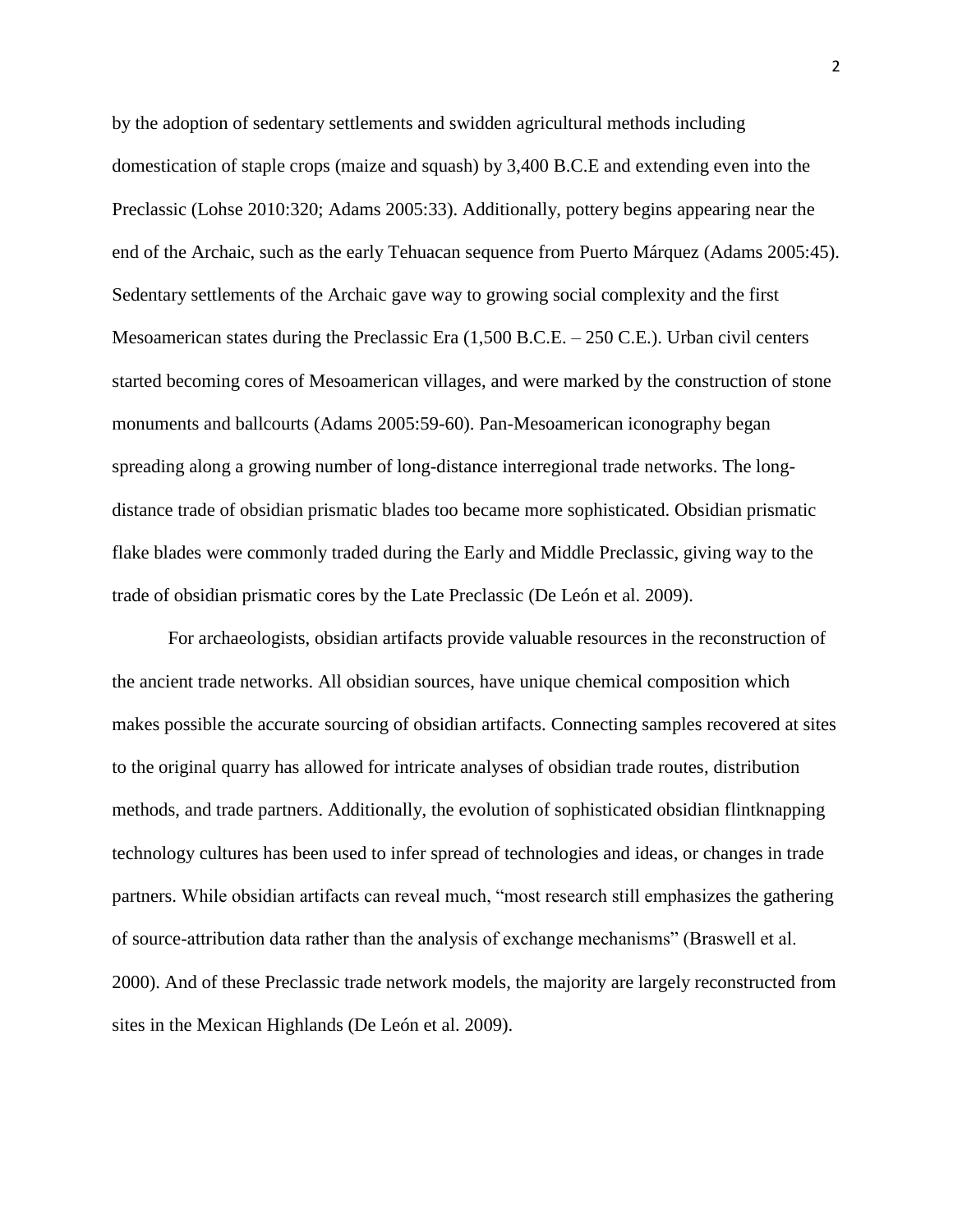Three of the experienced researchers of Preclassic Mesoamerican obsidian assemblages and sourcing, Jason De León, Kenneth Hirth, and David Carballo, proposed a series of obsidian prismatic blade distribution models: whole-blade trade, processed-blade trade, and local-blade production. In supporting their models De León et al. only used sites from Highland Mexico. In this paper I will be using De León et al.'s proposed models for obsidian distributions and apply them to obsidian assemblages recovered from Preclassic Maya contexts. The goal is to determine if Preclassic Maya obsidian usage is preserved in the archaeological record in a manner comparable to Highland Mexican contexts, such that models of obsidian distribution conceptualized for Highland Mexican obsidian sources are applicable to Maya sites.

# Methodology

# Obsidian

Obsidian is a glassy rhyolitic igneous rock, a product of volcanic processes. Formed from rapidly cooling felsic magma, obsidian flows are chemically homogenous and have a disorderly atomic structure, resulting in the lack of a mineral crystalline structure in its matrix customary of felsic rocks such granite (Andrefsky 2005; Ferguson 2012). The lacking crystalline matrix allows for predictable fracturing and worked edges to be sharper than steel due to a thinner atomic structure.

Pure obsidians are naturally dark in color, purples and blacks, but can range in a variety of colors due to impurities: brown, grey, blue, green, white, and red. Samples may be monochromatic, or be imbued with white bursts ("snowflake" obsidian), stripes of one or more color, or even a multitude of colors ("rainbow" obsidian) (Nadin 2007). These impurities are caused by presence of trace elements of zinc  $(Zn)$ , iron (Fe) and iron oxide (Fe<sub>2</sub>O<sub>3</sub>), gallium (Ga), rubidium (Rb), strontium (Sr), Yttrium (Y), zirconium (Zr), niobium (Nb), barium (Ba),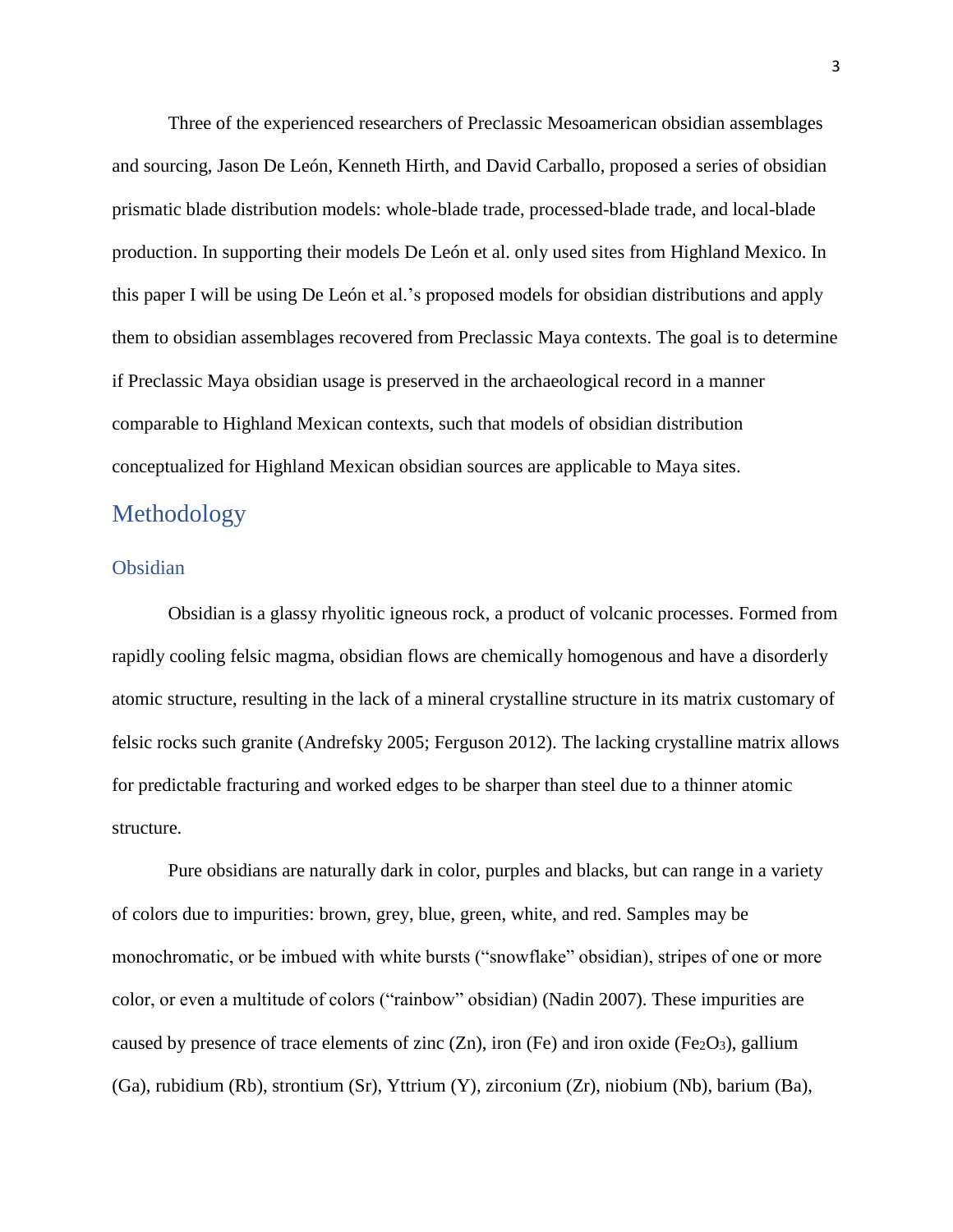titanium (Ti), manganese (Mn) and/or magnesium oxide (MgO) (Ebert et al. 2015; Hughes and Fortier 2007;150-151).

The trace element impurities make each obsidian flow chemically unique, and homogenous unto itself, though a degree of intrasource chemical variation exists (Andrefsky 2005; Braswell et al. 2000). Sourcing obsidian samples thus can be carried out with high accuracy, as long as the sample size is large enough, and the source has been identified. Unfortunately, due to limited known obsidian sources in the 1970s, it was common for obsidian samples recovered during that time from Preclassic Era contexts to be listed as having unknown

sources through compositional analysis (Blomster and Glascock 2011), thus requiring sources to be evidenced through other means, chiefly macroscopic and microscopic visual analysis.

#### Sourcing

Obsidian sourcing is

conducted primarily in two



Image 1 Obsidian core fragment with cortex. (Original photo by Alex Tischler)

ways: visual analysis and compositional analysis. Visual analysis relies on sourcing samples through arbitrarily defined traits. Braswell et al. thoroughly summarized methods for visual sourcing obsidians in a 2000 paper. They outline seven optical categories for visually sourcing obsidians: "(1) the refracted color; (2) the reflected color; (3) the degree of translucence and opacity; (4) the degree to which refracted light is diffused; (5) the presence, size, color,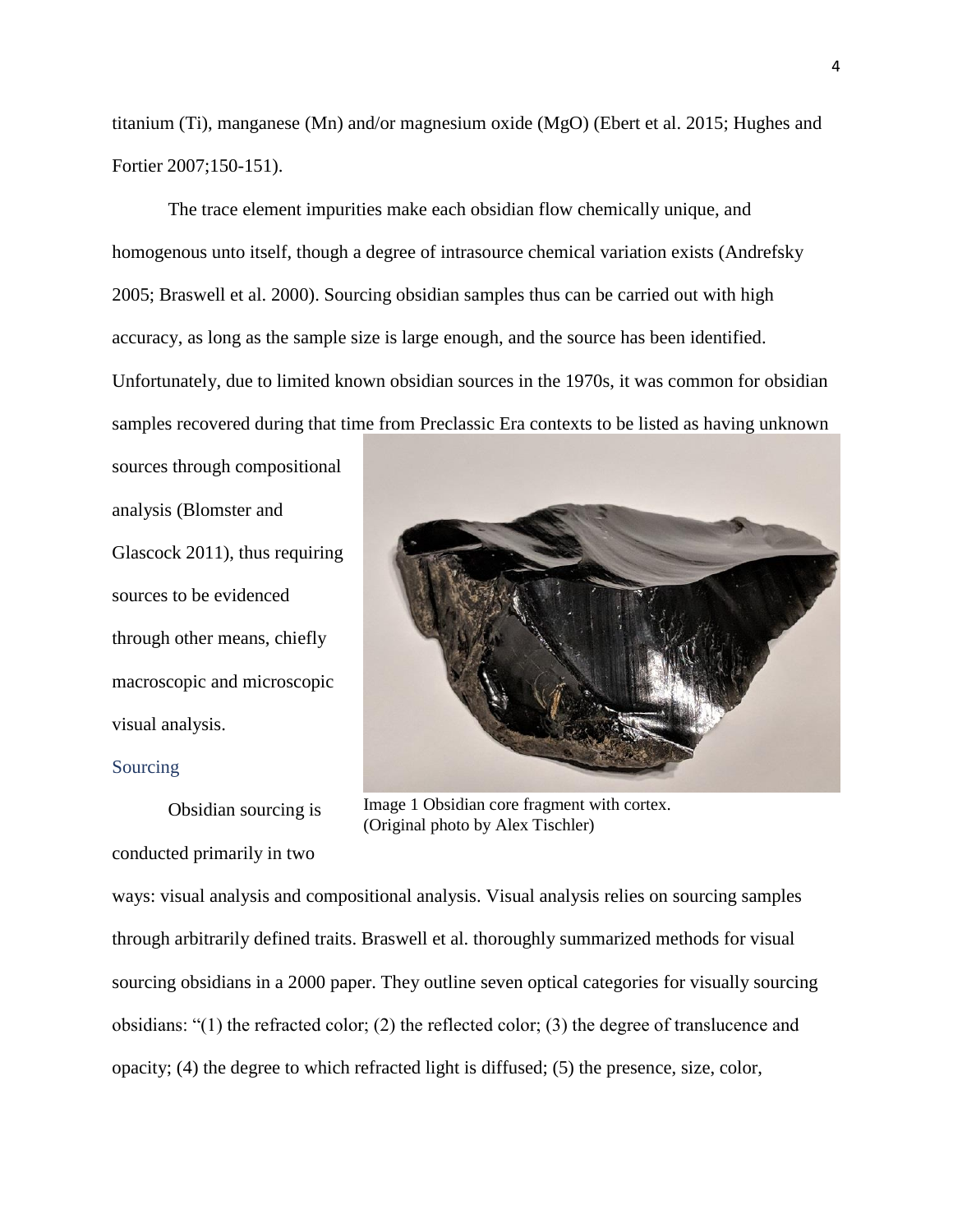frequency, and nature of inclusions; (6) the texture and luster of flaked surfaces; and (7) the color, texture, and thickness of cortex" (Braswell et al. 2000:270-271). Due to the reliance on a subjective reality and arbitrary categories, visual sourcing remains controversial. Braswell et al. point out their preferences of lighting, "Braswell favors the use of a variety of light sources, ranging from natural sunlight to fluorescent. In contrast, Clark prefers to use the same light source for consistence" (2000:271), which is echoed by Pierce who used sunlight for visual analysis (Pierce 2013). Moholy-Nagy and Nelson further argue "considerable within-source optical variability" demonstrates that visual queues are inadequate to accurately source obsidians (1990:70). Braswell et al. provide the "corpus of descriptions of the optical characteristics" which Moholy-Nagy and Nelson require (1990:70), and demonstrate that visual sourcing is necessary and reliable within a region, especially when paired with compositional analysis. Table 1 provides a break down of the visual characteristics of the three commonly used Guatemala obsidian sources by the Maya: Ixtepeque, E1 Chayal, and San Martín Jilotepeque.

Two methods of compositional analysis commonly employed are X-ray fluorescence spectrometry (XRF) and instrumental neutron activation analysis (INAA). First, XRF is a quantitative analysis of the elemental composition of a sample. By ionizing a sample with a highenergy X-ray beam, the fluorescence resulting from the dislodgement of an element's inner electron and subsequent replacement with an outer electron, can be analyzed. Each element gives off a unique wavelength which when recorded results in an overall chemical composition of the sample (Guthrie and Ferguson 2012; Wirth and Barth 2007). Energy-dispersive XRF, the most common method of XRF spectrometry used in obsidian chemical analysis, simultaneously excites all elements in a sample. Commonly used EDXRF and related onsite portable XRF ( $pXRF$ ) are non-destructive methods, and requires samples to be  $>10$  mm in smallest dimension,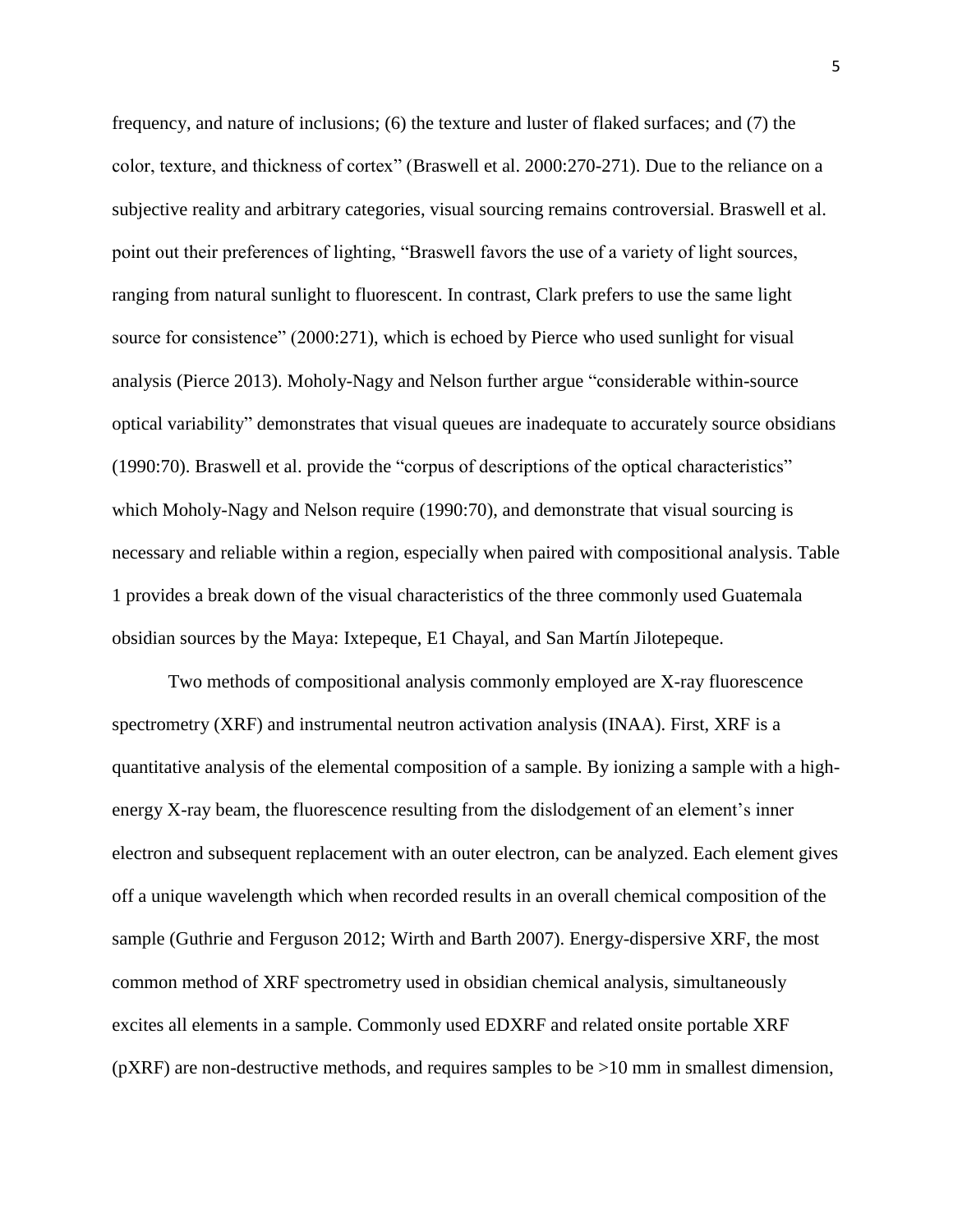and >2 mm thick (Andrefsky 2005:44); high precision XRF methods require >100mg of ground material for analysis (Shackley 2011).

The second method commonly used for compositional analysis is neutron activation analysis (NAA). The method provides a quantitative and qualitative analysis of major, minor, and trace elements. A sample is bombarded from neutron sources to destabilize the element, creating artificial radioisotopes. To test the trace elements commonly found in obsidian, delayed gamma NAA (dgNAA) is utilized. Once the sample is irradiated the excess energy of the radioisotopes is given off as gamma radiation. The gamma radiation spectrum is analyzed first a few hours after irradiation, then again 3-4 days, and once more at 4-8 weeks, which results in a multi-elemental analysis of the sample (Glascock 2017a). "Automated sample handling, gammaray measurement with solid-state detectors, and computerized data processing" makes instrumental neutron activation analysis (INAA) a viable choice for concurrently sourcing multiple elements within an obsidian sample (Glascock 2017a). INAA is a highly precise, however it can't be used to analyze as wide a range of elements as XRF, often times necessitating an overlap of analyses. A sample size of ~500 mg is recommended, however sample sizes as small as 5-10 mg can be analyzed (Glascock 2017b). INAA is a destructive process, requiring samples to be cut and ground, and once the sample becomes irradiated requires special storage (Braswell et al. 2000).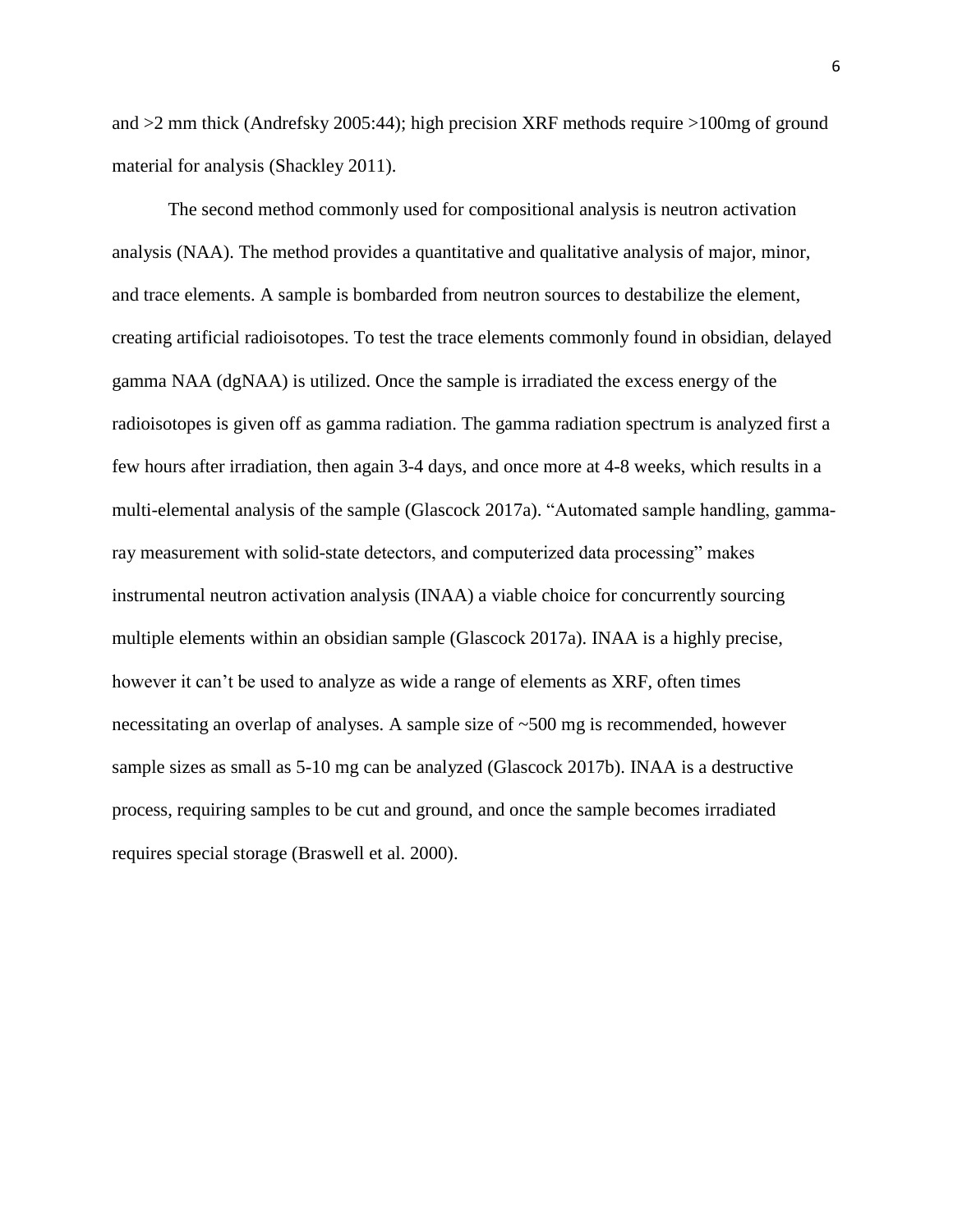| Table 1. Table recreated from Braswell 2000 Table 1 describing characteristics for visually sourcing El Chayal, Ixtepeque, and San Martín Jilotepeque. |                                                                                                                                                                     |                                                                                                                                                  |                                                                                                                       |                                                                                                                            |                                                                                                                                                                                                                                                                                                                                         |                                                                                                                                                                                             |                                                                         |  |  |
|--------------------------------------------------------------------------------------------------------------------------------------------------------|---------------------------------------------------------------------------------------------------------------------------------------------------------------------|--------------------------------------------------------------------------------------------------------------------------------------------------|-----------------------------------------------------------------------------------------------------------------------|----------------------------------------------------------------------------------------------------------------------------|-----------------------------------------------------------------------------------------------------------------------------------------------------------------------------------------------------------------------------------------------------------------------------------------------------------------------------------------|---------------------------------------------------------------------------------------------------------------------------------------------------------------------------------------------|-------------------------------------------------------------------------|--|--|
| <b>Source</b>                                                                                                                                          | <b>Refracted Color</b>                                                                                                                                              | <b>Reflected</b><br>Color                                                                                                                        | <b>Translucency/Opacity</b>                                                                                           | <b>Sharp/Diffused</b>                                                                                                      | <b>Inclusions</b>                                                                                                                                                                                                                                                                                                                       | <b>Luster and Texture of</b><br><b>Surface</b>                                                                                                                                              | <b>Cortex</b>                                                           |  |  |
| El Chayal                                                                                                                                              | Frequently<br>medium gray<br>with milky or<br>waxy appearance,<br>thickest portion<br>often has roseate<br>hue. Less<br>commonly, clear,<br>dark gray, or<br>black. | Medium gray to<br>black.                                                                                                                         | Medium translucency<br>but banded portions are<br>opaque.                                                             | Diffused light,<br>appearance<br>similar to<br>frosted glass.                                                              | Frequent but small,<br>dark grey or black<br>banding and dusty<br>inclusions are<br>common in clearer<br>examples. When<br>present, banding is<br>wide and somewhat<br>irregular.                                                                                                                                                       | Medium luster, soapstone<br>texture, fine unmarred<br>surface.                                                                                                                              | Generally thin and<br>relatively smooth.                                |  |  |
| <b>Ixtepeque</b>                                                                                                                                       | Usually brown,<br>similar in color to<br>dark sherry or<br>cola. Rare pieces<br>are completely<br>opaque.                                                           | <b>Black but</b><br>opaque pieces<br>are medium<br>gray.<br>Mahogany<br>spots are<br>frequent on<br>opaque nodules,<br>but rare on<br>artifacts. | Most commonly<br>medium translucency,<br>but banded portions are<br>opaque. Completely<br>opaque pieces are<br>found. | Sharp refracted<br>light, like<br>artificial glass.                                                                        | Usually none,<br>though banding<br>(typically milky gray<br>to black) is common.<br>Bands are narrow,<br>straight, and parallel.<br>Infrequently, cola-<br>colored material has<br>sand-grain-sized<br>inclusions, but dusty<br>inclusions are<br>absent.                                                                               | High luster unless opaque<br>gray which has medium<br>luster. Surface typically is<br>very smooth and glassy,<br>though pieces with sand<br>inclusions me be somewhat<br>pitted.            | Generally quite thin<br>and regular, often<br>with perlitic<br>surface. |  |  |
| San<br><b>Martín</b><br>Jilotepeque                                                                                                                    | Usually dark gray<br>with some brown<br>hue. Highly<br>variable and<br>dependent on<br>density of<br>particulate<br>inclusions.                                     | <b>Black</b>                                                                                                                                     | Low to medium,<br>irregular depending on<br>density of inclusions.                                                    | Highly variable,<br>though<br>generally falling<br>between El<br>Chayal and<br>Ixtepeque in the<br>degree of<br>diffusion. | Ubiquitous and of<br>all sizes from dusty<br>to sand-gran-sized<br>particles. Inclusions<br>are disturbed<br>throughout in<br>clouds, very uneven<br>black bands, and<br>other irregular<br>formations.<br>Inclusions are much<br>more dense than in<br>other two sources.<br>Some pieces have<br>irregular mahogany<br>or black spots. | Low luster, though the surface<br>can have an oily sheen.<br>Surface is pitted due to<br>inclusions, and has an "orange<br>skin" appearance. Least<br>glassy of the three major<br>sources. | Medium to thick,<br>often rough.                                        |  |  |

7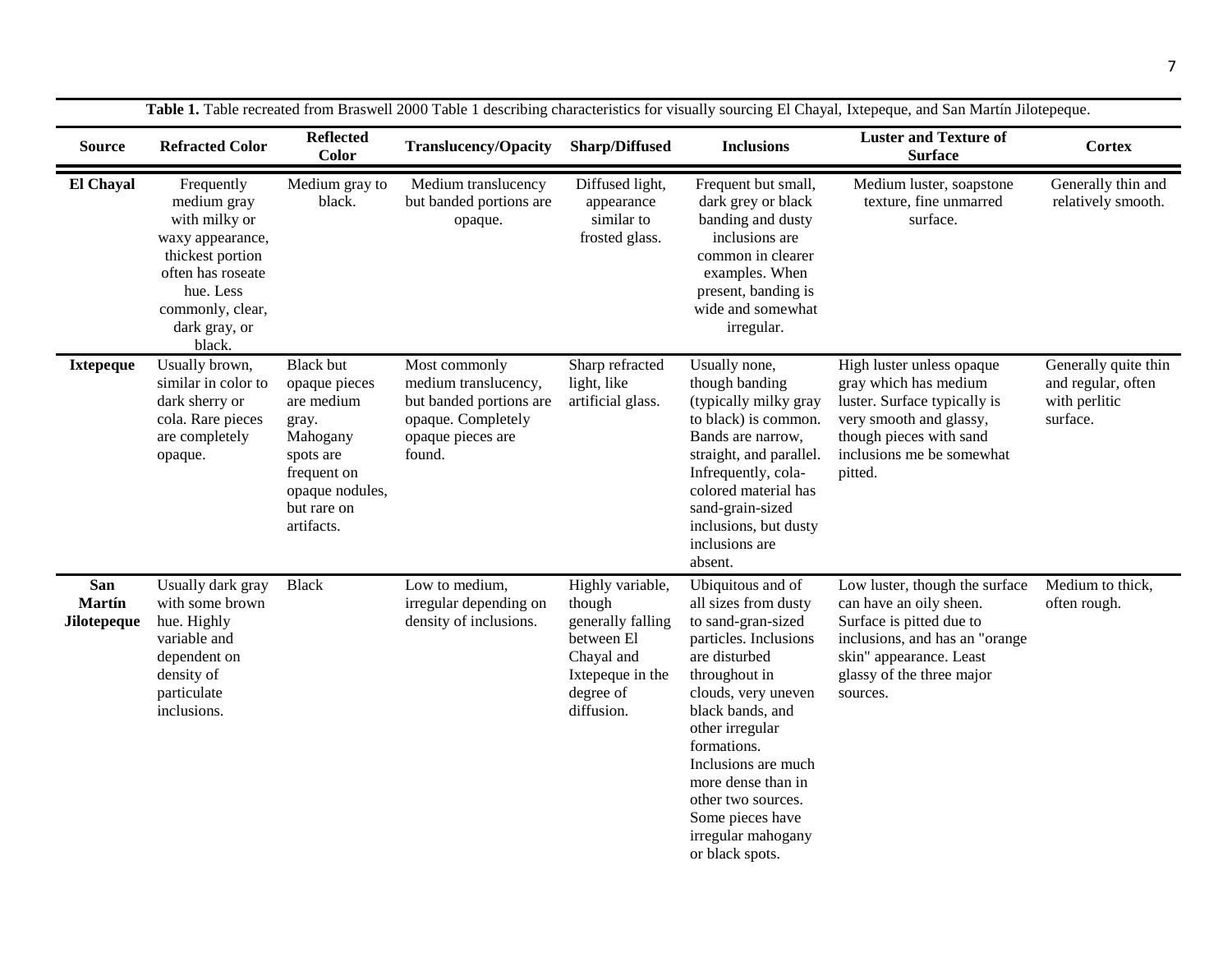# Distribution Models

In their 2009 paper, De León et al. examine two important questions: "(1) what does blade trade look like in the archaeological record, and (2) how can blade trade be distinguished from other potential distribution systems?" To answer these questions, they used co-author Kenneth Hirth's distribution approach (1998) to reconstruct complex forms of obsidian exchange. They proposed three distributional models for obsidian exchange: *whole-blade trade*, *processed-blade trade*, and *local-blade production*. Each model of trade is defined by characteristics of obsidian blades in the archaeological record. The characteristics they search for are: proximal-distal and medial-distal ratios, primary and secondary production evidence, whole prismatic-blades, and obsidian cores (Table 2). Data from previously excavated obsidian assemblages from sites spanning three regions: Basin of Mexico, Tlaxcala, and Valley of Oaxaca, were used to evaluate their models.

| <b>Table 2.</b> Characteristics used by De León et al. (2006: Table 1) to identify obsidian distribution model. |                                                                                          |                                                                                                        |                                                                                                                                                                                                                                                            |                                             |  |  |  |  |  |
|-----------------------------------------------------------------------------------------------------------------|------------------------------------------------------------------------------------------|--------------------------------------------------------------------------------------------------------|------------------------------------------------------------------------------------------------------------------------------------------------------------------------------------------------------------------------------------------------------------|---------------------------------------------|--|--|--|--|--|
| <b>Proximal-Distal</b><br><b>Ratio</b>                                                                          | <b>Medial-Distal Ratio</b>                                                               | <b>Primary</b><br><b>Production</b><br><b>Evidence</b>                                                 | <b>Secondary</b><br><b>Production</b><br><b>Evidence</b>                                                                                                                                                                                                   | <b>Whole Prismatic</b><br><b>Blades</b>     |  |  |  |  |  |
| The ratio of proximal<br>to distal sections of a<br>segmented obsidian<br>prismatic blade.                      | The ratio of medial<br>to distal sections of a<br>segmented obsidian<br>prismatic blade. | • Blade cores<br>• Exhausted cores<br>• Recycled cores<br>• Rejuvenation<br>flakes<br>• Core fragments | $\bullet$ Core-shaping<br>flakes<br>• Macroblades<br>• Percussion blades<br>• Early series<br>pressure blades<br>• Plunging blades<br>• Blades with hinge<br>fractures<br>• Crested blades<br>Distal orientation<br>blades<br>• Overhang removal<br>flakes | Unsegmented<br>obsidian prismatic<br>blades |  |  |  |  |  |

# Blade Trade

The lithic manufacturing technique, stages of production, qualities of source obsidian

core, the means of transportation, and other factors provide important information into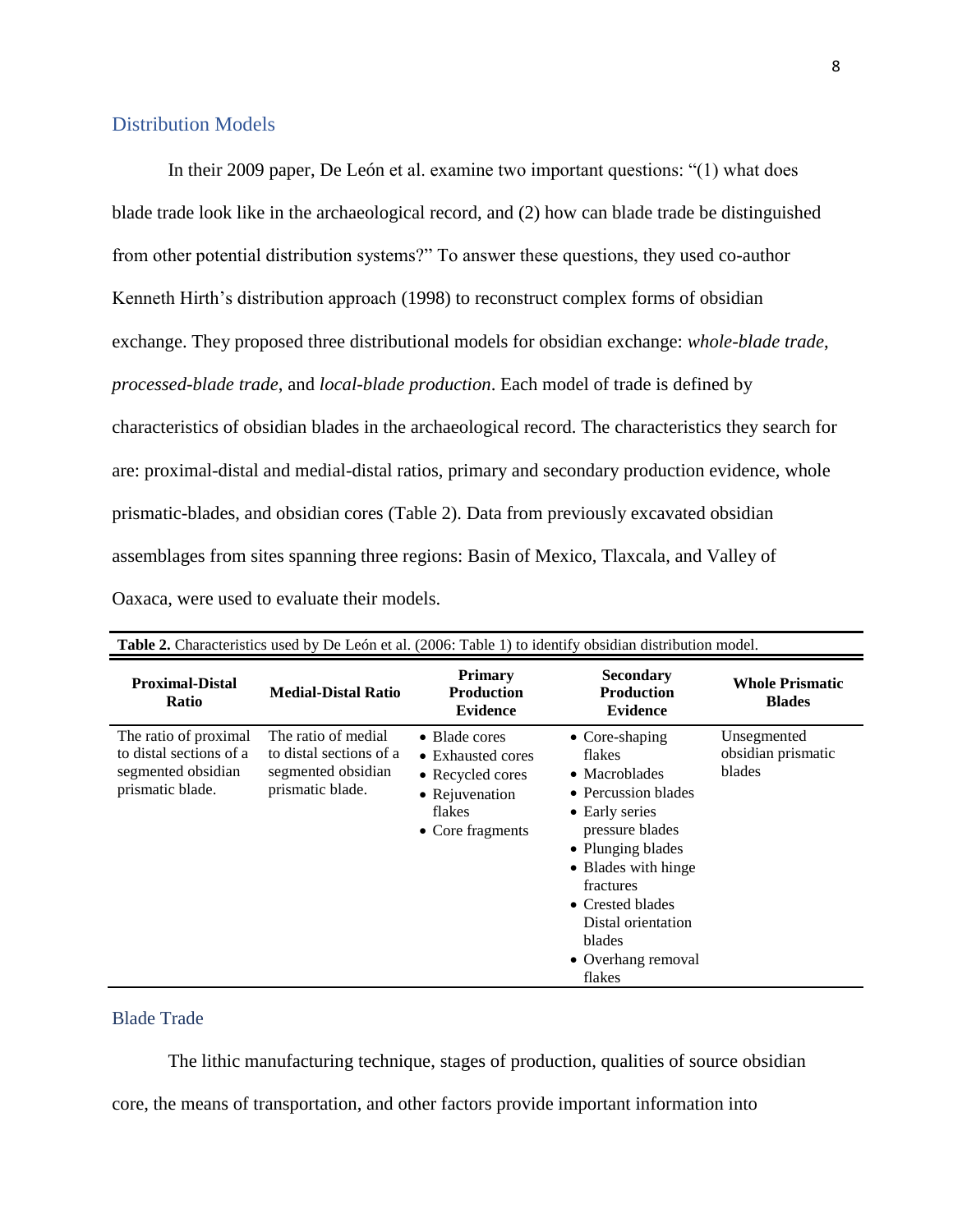reconstructing ancient political economies. These factors can be revealed by looking at the characteristics defined in Table 2 which contributes to the reconstruction of distribution models. De León et al. define *blade trade* as, "the exchange of prismatic blades without cores needed to produce them" (2009:113). Prismatic cores, exhausted cores, recycled cores, rejuvenation flakes,

and core fragments all make up *primary production evidence*, while "the by-products associated with core shaping and maintenance (core-shaping flakes, decortication blades, macroblades, percussion blades, early series pressure blades), production errors (plunging blades, blades with hinge fractures), and the correction of production errors (crested blades, distal orientation blades, overhang removal flakes)" make up *secondary production evidence* (De León et al. 2009:114). Because obsidian was a rare material De León et al. suggested crafters would have kept cores in their possession, meaning the presence of primary and/or



Image 2. A whole obsidian prismatic blade and a blade segmented into proximal, medial, and distal ends. (Originally found in DeLeon et al. 2009:Figure 6)

secondary production evidence would indicate local production (2009:119)

Similarly, based on the physical properties of obsidian, the presence of whole and segmented prismatic blades reveals important distribution information. As mentioned, obsidian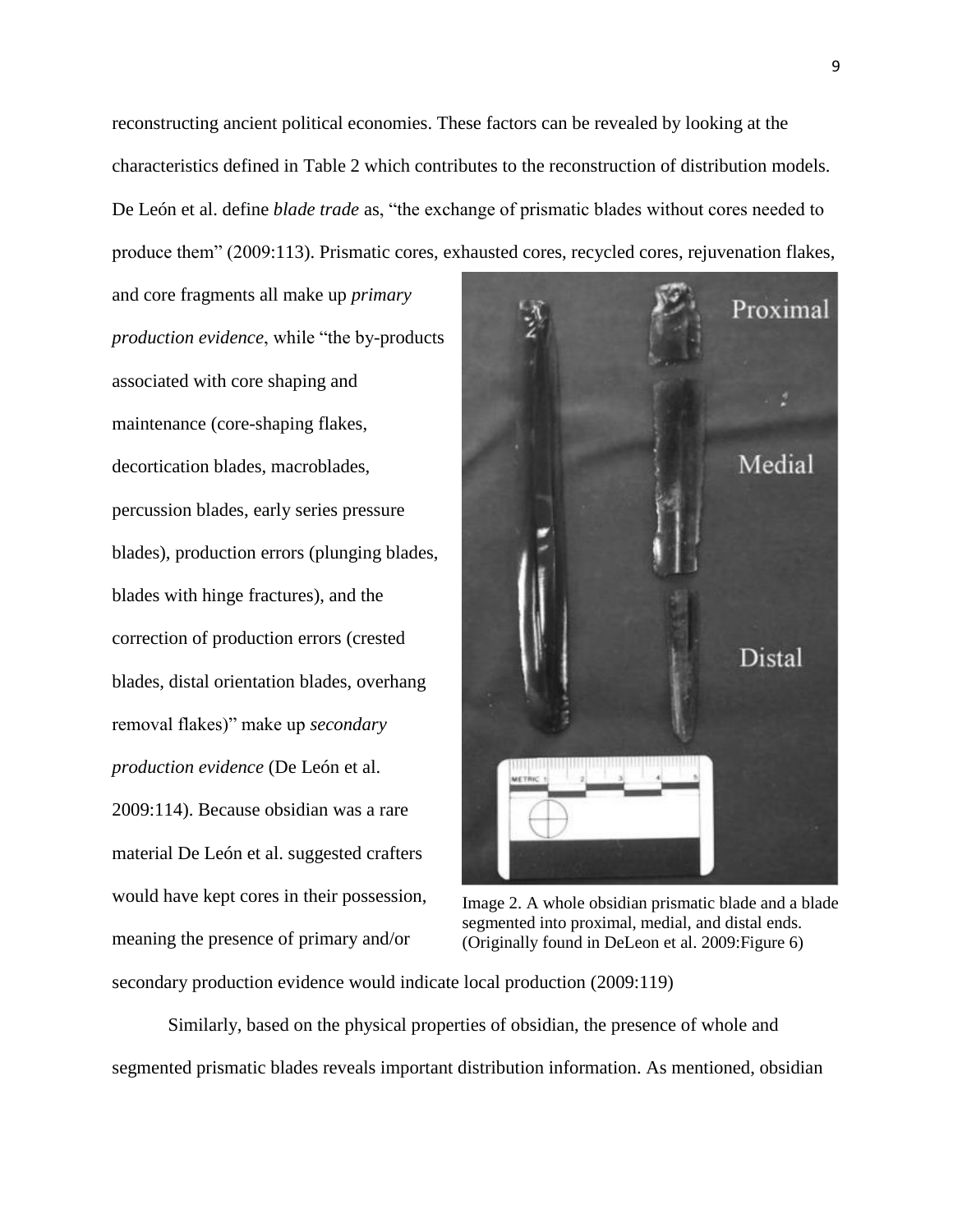breaks in a relatively predictable manner. A prismatic blade typically produces one proximal platform edge—segment, at least one medial—middle—segment, and one distal—tip opposite the proximal—segment which often curves. Based on these characteristics, a prismatic blade is expected to optimally produce a proximal-medial-distal segment ratio of 1:1:1, however this is not expected at sites. Besides being the smallest segment, the curve in the distal segment is less likely to appear in the record for two reasons. First, severe curves require a high degree of flintknapping skill to properly implement. Second, the curve increases risks of blades breaking in transportation. By segmenting the distal tip, the blades are more likely to survive long journeys. A third factor to consider is the possibility that one large prismatic blade "can produce many usable medial segments, such segments often dominate blade assemblages" (De León et al. 2009). A complete breakdown of the models to follow can be found in Table 3.

#### Whole-Blade Trade Model

The whole-blade trade model "assumes that complete blades were exchanged without a corresponding trade in obsidian cores" (De León et al. 2009). Under this model, blades would have been produced in one location, and distributed whole in a separate location. Because prismatic blades would have been broken down on site, with the medial being processed into multiple usable segments, they'd produce a proximal-distal ratio of 1:1 and a medial-distal of 2- 3:1, and no primary or secondary evidence.

#### Processed-Blade Trade Model

Under this model prismatic blades were processed—severely curved distal (and sometimes proximal) end removed—before being transported from production site to receiver. Removal of the distal end flattened the blade, decreasing the likelihood of blades breaking during transportation. The loss of the distal segment "does not generally reduce a blade's overall utility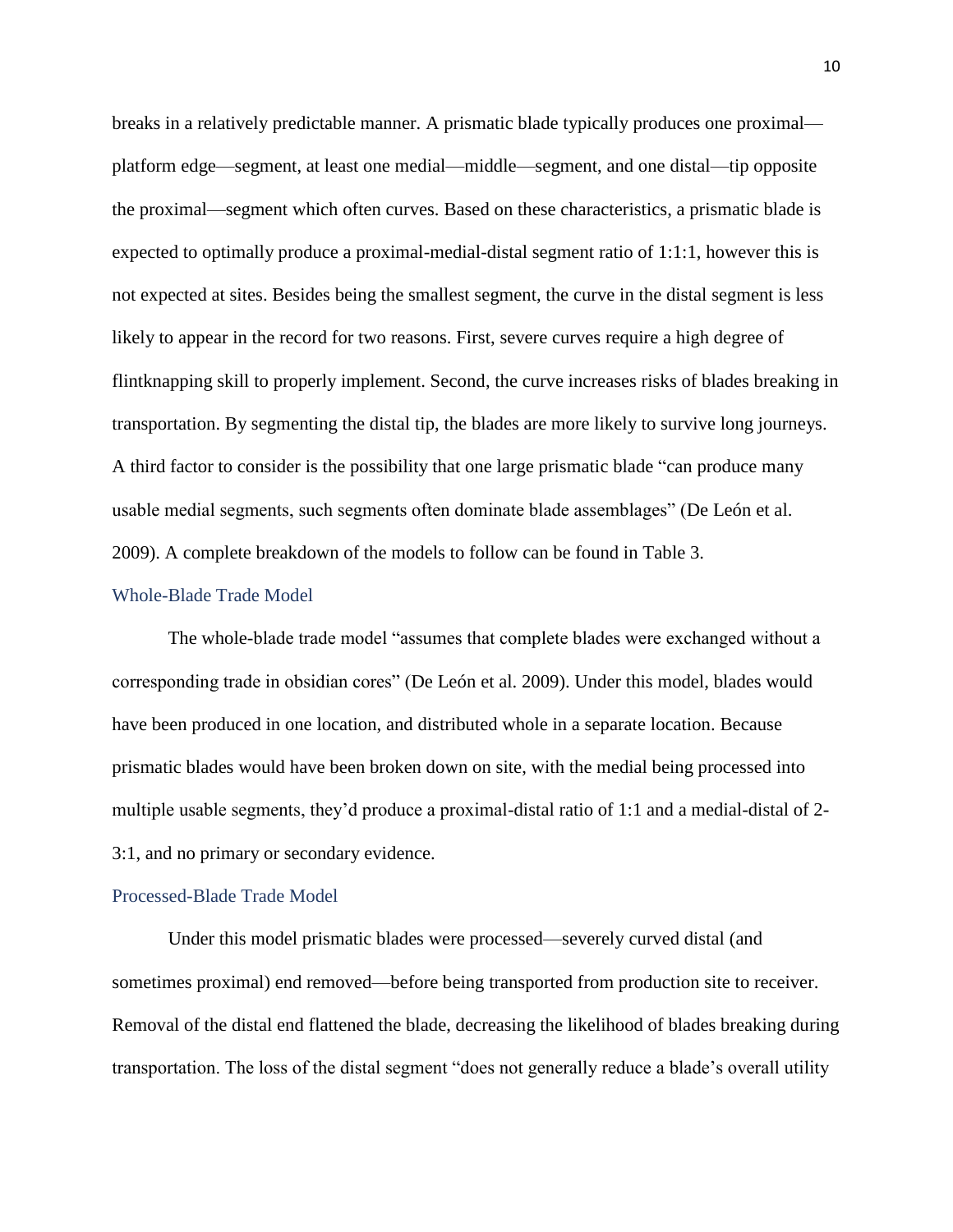or desirability because curved segments are both difficult to haft and a poor choice for straight edge cutting" (De León et al. 2009:118). Due to the removal of the distal end, at sites receiving processed blades the expected proximal-distal ratio is 6:1, and medial-distal would be similarly high at 6:1. As with whole-blade trade, processed-blade trade is not associated with primary or secondary production evidence.

#### Local-Blade Production Model

Under local-blade production, blade cores were brought in locally, with blade production carried out onsite by itinerant crafters—travelers bringing their skills and supplies where needed—or by local crafters living permanently in the region. The authors acknowledge distinguishing between local and itinerant production could be challenging, they do provide a key difference. Itinerant crafting is expected to produce segment ratios similar to whole-blade trade, found in association with secondary production evidence, but limited primary evidence due to cores remaining in the crafter's possession (De León et al. 2009). Local crafting production is expected to have similar characteristics as itinerant crafting, but also include primary production evidence and more varied forms of secondary production evidence due to all stages of production happening onsite.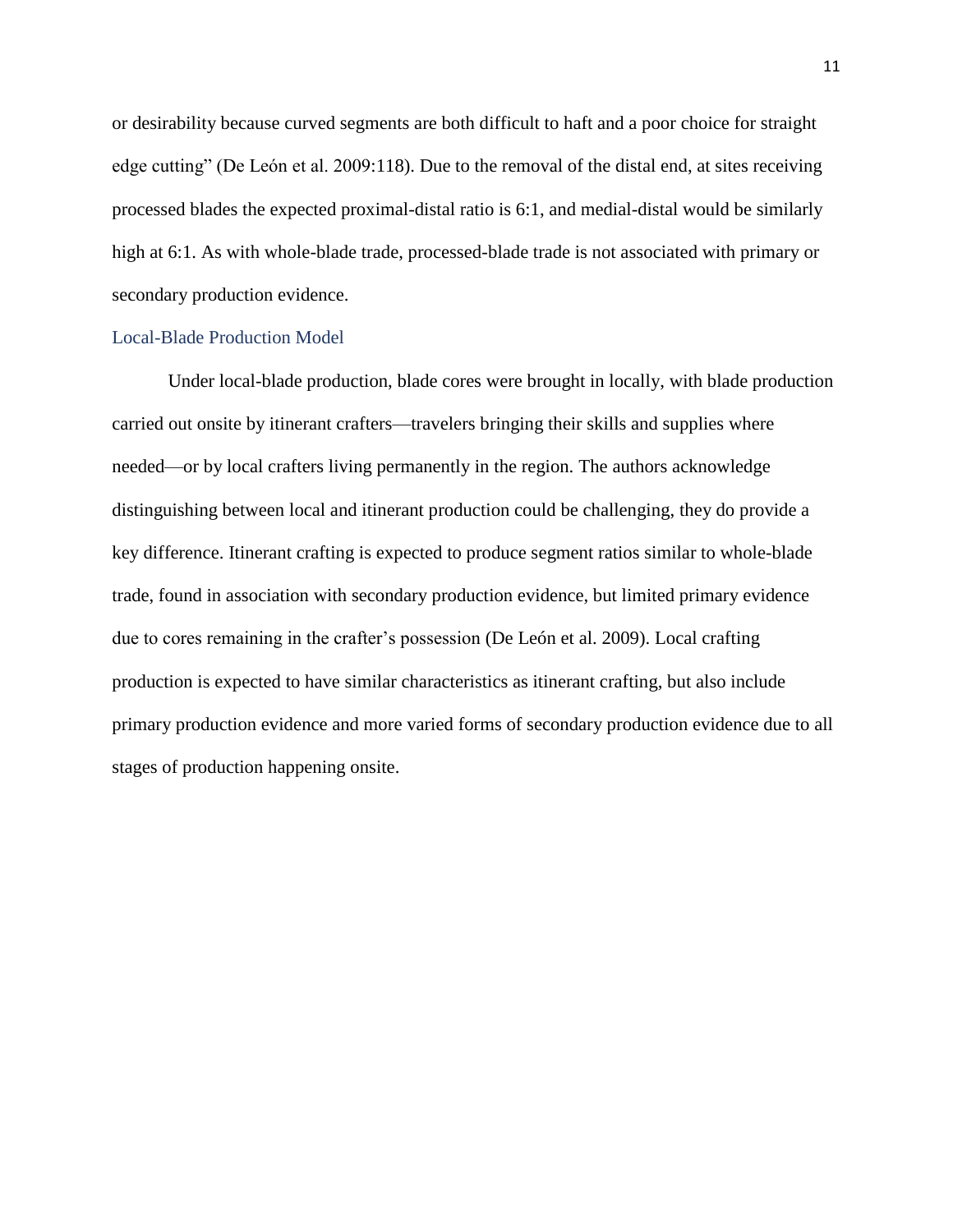| <b>Model</b>                                  | <b>Primary</b><br><b>Production</b><br><b>Evidence</b> | <b>Secondary</b><br><b>Production</b><br><b>Evidence</b> | Whole<br><b>Blades</b><br><b>Present</b> | Proximal-<br><b>Distal</b><br>Ratio | Medial-<br><b>Distal</b><br>Ratio |
|-----------------------------------------------|--------------------------------------------------------|----------------------------------------------------------|------------------------------------------|-------------------------------------|-----------------------------------|
| Whole-blade trade                             | N <sub>0</sub>                                         | N <sub>0</sub>                                           | Yes                                      | 1:1                                 | $2 - 3:1$                         |
| Processed-blade trade                         | N <sub>0</sub>                                         | N <sub>0</sub>                                           | N <sub>0</sub>                           | 6:1                                 | 6:1                               |
| Local-blade production<br>- Local Crafter     | N <sub>0</sub>                                         | Yes                                                      | Yes                                      | 1:1                                 | $2 - 3:1$                         |
| Local-blade production<br>- Itinerant Crafter | Yes                                                    | <b>Yes</b>                                               | Yes                                      | 1:1                                 | $2 - 3:1$                         |

**Table 3.** Models of distribution with expected associated evidence.

## **Sites**

Sites were selected by a simple yet specific criteria: 1) falls within the Maya regions; 2) Maya occupations during the Preclassic; 3) prismatic obsidian blades from Preclassic contexts were recovered; and 4) obsidian assemblages have a sample size of over 20 blade segments. Furthermore, in sifting through data from excavation projects, I searched for sites where the investigators provided breakdown of prismatic blade sections—proximal, medial, and distal. This does reveal a few complications. A common architectural trend among the Maya was building over existing sites, thus burying the oldest settlements. Preclassic contexts at Maya sites which were occupied from Preclassic to Classic or later are often locked under larger and recent Classic architecture. A second complication arises not with Maya architecture, but with archaeological reporting. As De León et al. noted, "Unfortunately researchers often fail to distinguish between proximal, medial, and distal blade segments or do not clarify the criteria used to identify segments in published reports (e.g., whether a distal section needs the tip or a proximal section needs the platform to be classified as such)" (2009:115). Though obsidian is found at dozens of Maya sites, it is not always the focus of research papers and analysis is sometimes limited to solely sourcing.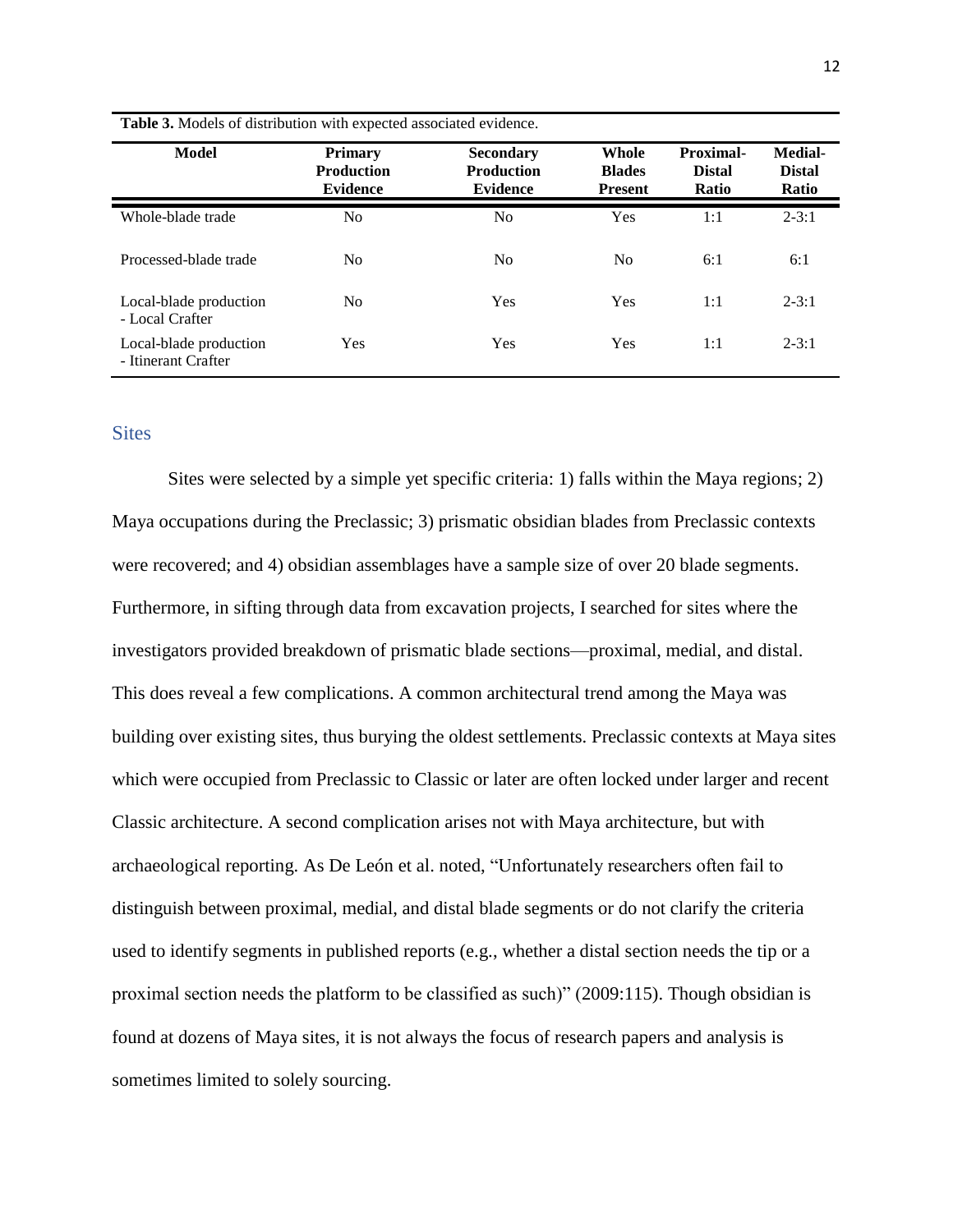Four sites met the above criteria and were chosen to evaluate De León et al.'s models: a workshop in the large city of El Ceibal, the prominent planned city Tikal, and the ritual cave Actun Uayazba Kab, all in the Southern Lowlands; and in the Northern Lowlands, the small and underdeveloped settlement, Xtobo (see Map 1 for site locations). The Southern Lowlands were overrepresented in this analysis, while the Maya Highlands weren't represented at all, this was an unfortunate byproduct of limited sites matching the required criteria.

# El Ceibal

El Ceibal has been extensively excavated, first by Harvard University's 1960s Seibal Archaeological Project, and then by the Ceibal-Petexbatun Archaeological Project in 2005 and 2014. "The lowland Maya city of Ceibal was the largest of all the Pasión River drainage sites, both in terms of extent and in terms of total construction volume of its major public structures" (Aoyama et al. 2017:408). Pyramid-platforms were constructed across a series of hills, with Ceibal's main development located at Group A, the Central Plaza; Group C; and Group D, a fortress and ceremonial center (Aoyama et al. 2017; Aoyama 2017a; Aoyama 2017b). Ceibal's first pyramid-platform and public plaza was constructed during the early Middle Preclassic's Early-Xe phase (1000-700 B.C.E) (Table 4). During the late Middle Preclassic Escoba-Mamom phase (700-350 B.C.E), numerous stelae were constructed (Aoyama et al. 2017). A steadily increasing population and growing access to distribution networks which granted access to rare materials and access to intercultural networks of shared ideas and iconography is seen as evidence of El Ceibal's growing social hierarchy during its Middle Preclassic (Aoyama et al. 2017; Aoyama 2017a). "Ceibal reached its first peak during the Late Preclassic Contutse-Chicanel phase (250-100 B.C.)" (Aoyama 2017a).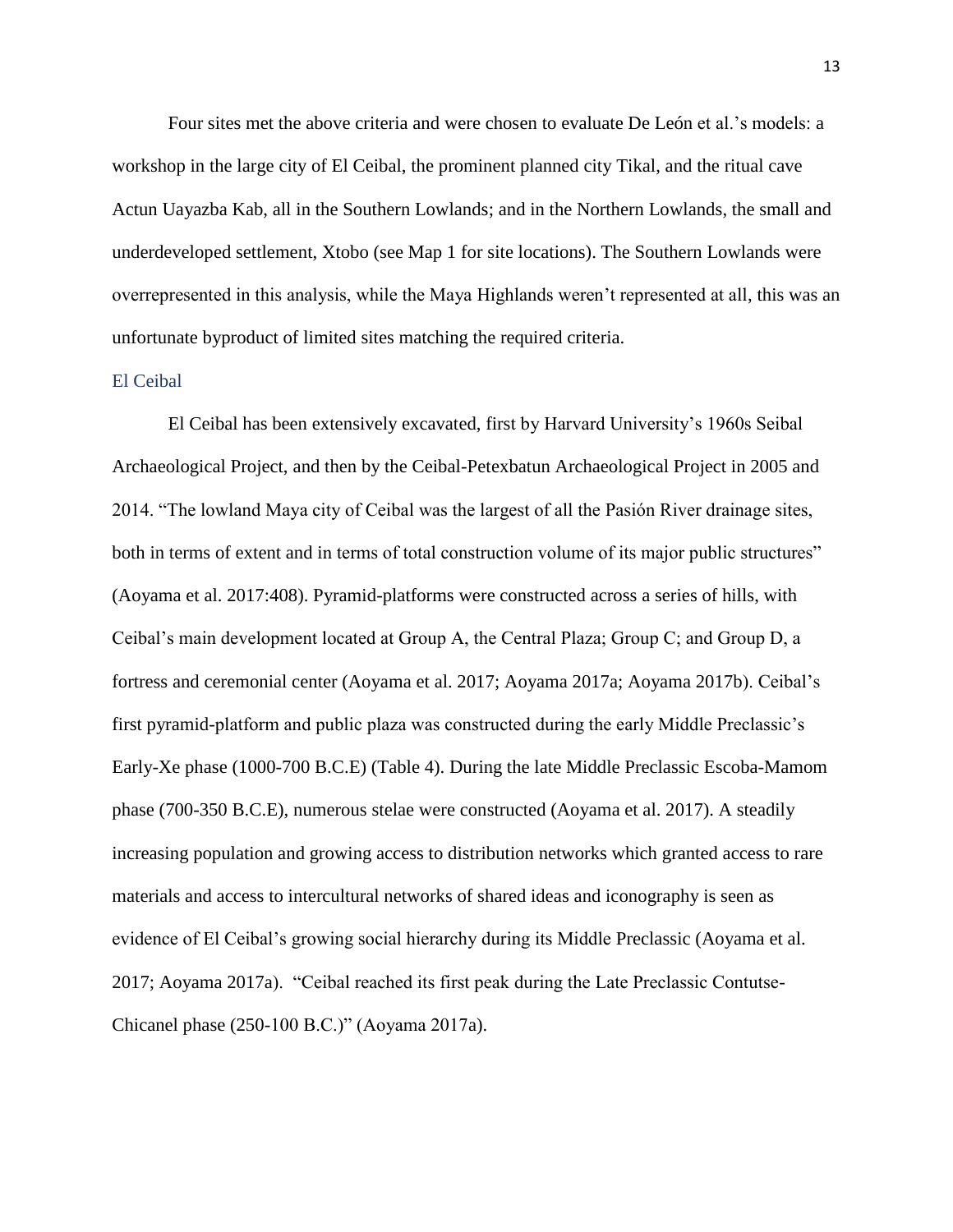

Map 1. Lowland and Highland Maya sites evaluated in this paper.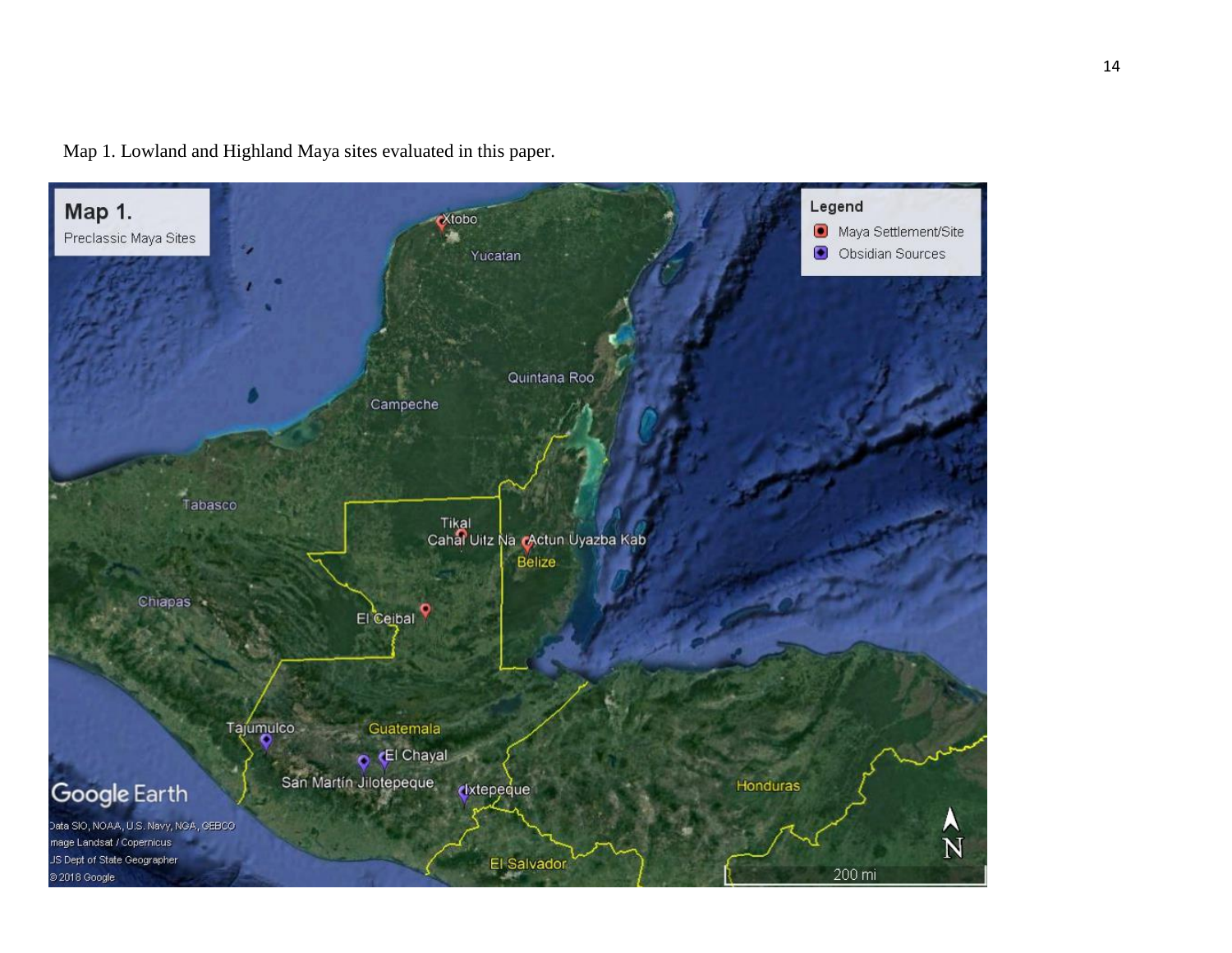Across the excavations of Ceibal and neighboring Caobal in 2005 and 2014, The Ceibal-Petexbatun Archaeological Project recovered 72, 490 lithic artifacts, of which 32,473 chipped stone—predominately chert and obsidian—artifacts come from unmixed Preclassic contexts (Aoyama 2017a). While chert was available locally near the Pasión River, obsidian needed to be imported. The archaeological record for Ceibal and other excavated sites show obsidian utilization during the Preclassic underwent a diachronic change in source access and state obsidian arrived in between three Guatemalan sources. During the early Middle Preclassic, El Chayal was the dominant source, while San Martín Jilotepeque became the main source during the late Middle Preclassic to Terminal Preclassic. Ixtepeque was used in low quantities during the Preclassic (Aoyama 2017a). Ceibal had greater access to a variety of obsidian than did neighboring centers within Ceibal's influence.

#### Tikal

The Southern Lowland city of Tikal is considered "one of the most important Late Preclassic and Classic period settlements" (Moholy-Nagy 1999:300). In 1994, Moholy-Nagy recorded 9,900 obsidian artifacts recovered from Tikal, along with 57,000 fragments of debitage (1994:67), and "over 1,200 mostly fragmentary artifacts were recorded from Late Preclassic through Early Postclassic contexts by the University of Pennsylvania Museum's Tikal Project (195S1970) and the government of Guatemala's Proyecto Nacional de Tikal (PNT) (1979-1984)" (Moholy-Nagy 1999:300).

Located in the Southern Maya Lowlands, Tikal was founded between limestone ridges, and built up on hills in a fertile swamp. Though Tikal was the "heart of the Southern Maya Lowlands" it was also "the last area to be settled by pottery-using agriculturalists" (Moholy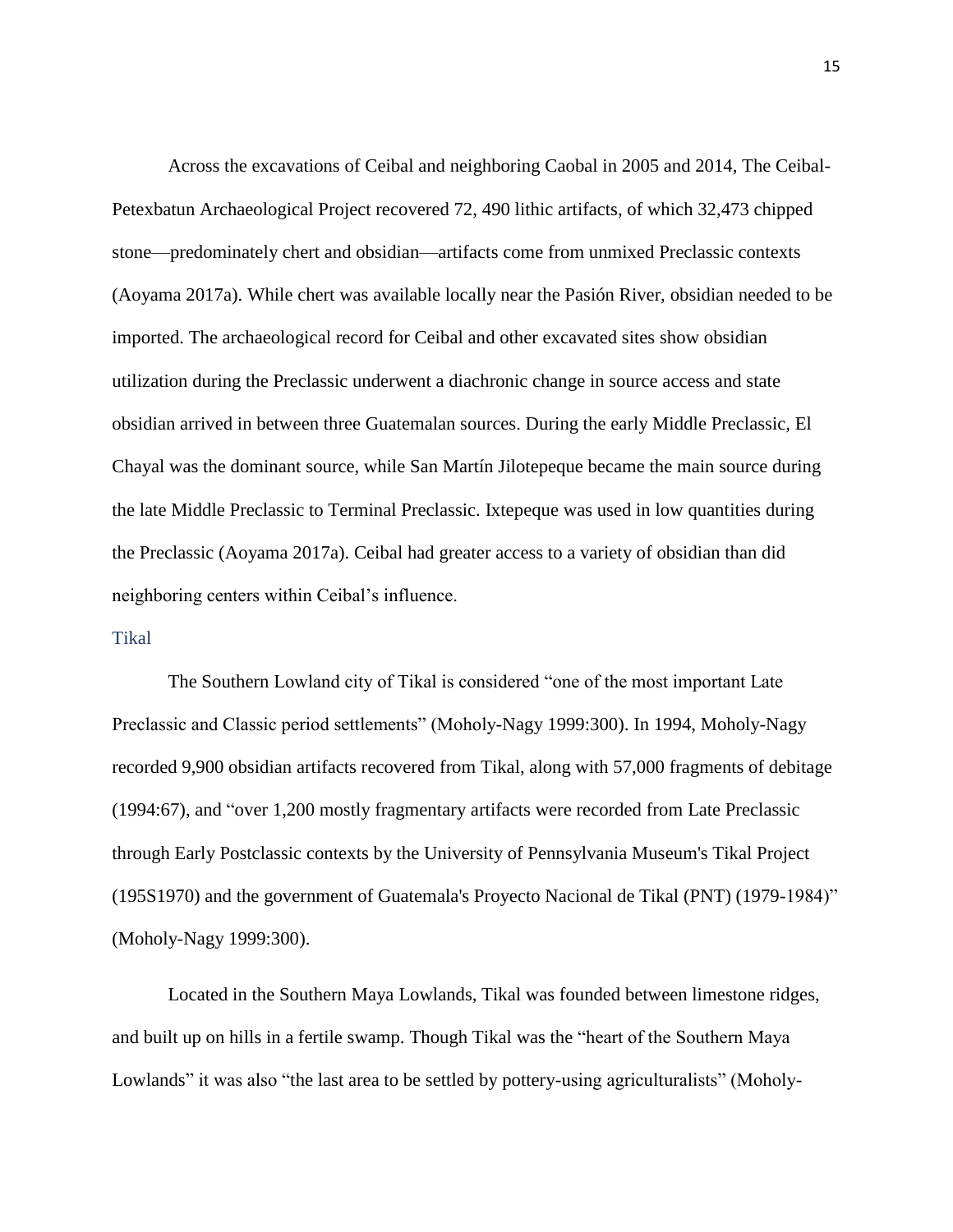Nagy 1994:30). There is evidence of early occupation as late as 1000 B.C.E., but Tikal wasn't permanently settled until the early Middle Preclassic (800 B.C.E.). Teotihuacan The immediate access to long-distance distribution networks evidenced by imported domestic and eccentrics, connecting Tikal with central Mexico and the Guatemalan Highlands, may indicate that Tikal was founded by an established chiefdom (Moholy-Nagy 1994:31). Even though Tikal had access to these networks, the settlement was surpassed in size and influence by nearby cities such as El Mirador during the Preclassic.

Tikal's ceramic culture defines five phases (Table 4). Two Middle Preclassic phases: the early, Eb (800 B.C.E – 600 B.C.E), and a late Tzec (600 B.C.E – 350 B.C.E.). Likewise, the Late Preclassic is represented by two phases: the Chuen phase between 350 B.C.E to 1 C.E. and the Cauac phase spanning 1 C.E. to 150 C.E. The final phase is a transitional, Terminal Preclassic (overlaps with Moholy-Nagy's Protoclassic) phase, Cimi from 150 C.E. to 250 C.E. (Moholy-Nagy 1999:301).

## Xtobo

Nestled in the far northwest Yucatan, Xtobo was a recent discovery. Started in 1999 and spanning four field seasons, the Proyecto Costa Maya (PCM) performed a regional survey revealing 140 Preclassic sites in the Northern Lowlands, including Xtobo (Anderson 2011:302). PCM surveyed and excavated three test pits in 2002, and David Anderson inaugurated the Proyecto Arqueológico de Xtobo (PAX) in 2004. Also spanning four field seasons PAX excavated 67 ha, including the site center, and "recording 387 structures, 116 metates, 12 *pozos* (ground-water wells), and two caves" and a ballcourt (Anderson 2011:302).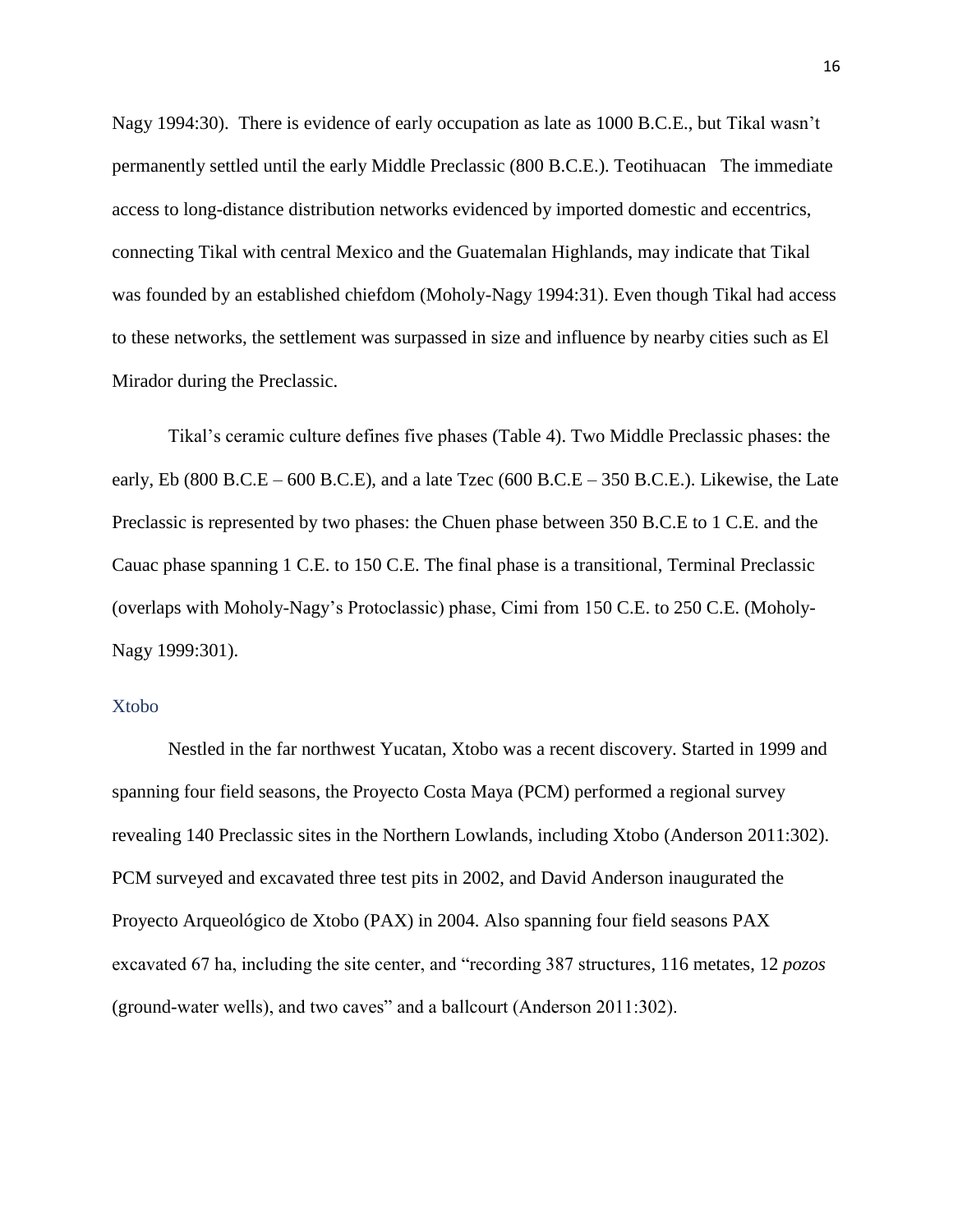**Table 4. Preclassic cultural phases for sites.**

| <b>Phase</b>               | <b>El Ceibal</b>                          | <b>Tikal</b>                                    | Xtobo                                    | Actun Uayazba Kab |
|----------------------------|-------------------------------------------|-------------------------------------------------|------------------------------------------|-------------------|
| <b>Middle Preclassic</b>   | Xe<br>$(1000 - 700 B.C.E.)$               | Eb<br>$(800 - 600 B.C.E.)$                      | Nabanche $1 & 2$<br>$(800 - 400 B.C.E.)$ |                   |
| <b>Middle Preclassic</b>   | Escoba-Mamom<br>$(700 - 350 B.C.E.)$      | <b>Tzec</b><br>$(600 - 350 B.C.E.)$             | Am                                       |                   |
| <b>Late Preclassic</b>     |                                           | Chuen<br>(350 B.C.E - 1 C.E.                    | Beech                                    |                   |
| <b>Late Preclassic</b>     | Contutse-Chicanel<br>$(250 - 100 B.C.E.)$ | Cauc<br>$(1 C.E. - 150 C.E.)$                   |                                          | Sierra Red        |
| <b>Terminal Preclassic</b> |                                           | Cimi<br>$(150 \text{ C.E.} - 250 \text{ C.E.})$ |                                          | Aquacate Orange   |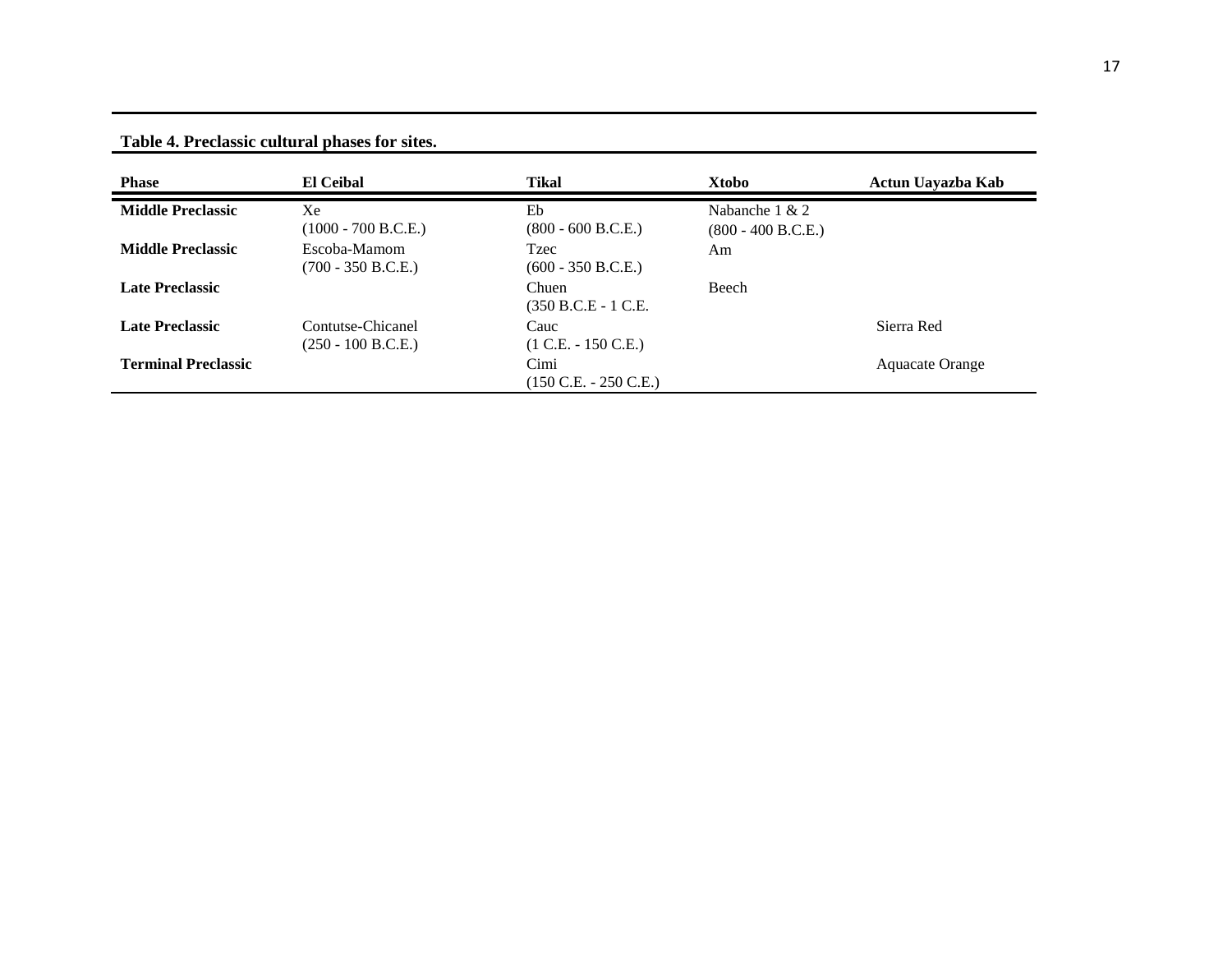Xtobo was located "far from known centers of major Middle Preclassic cultural development," resulting in a "small, but sophisticated, site" (Anderson 2005:2). Common among Maya settlements, Xtobo was laid out around an "elite-ceremonial core" (Anderson 2011:307). To the north and east are two 8 m tall pyramids, and to the south and west smaller platforms defining the inner plaza (Anderson 2011:304). Radiating from the core plaza were five sacbes, three—Chikin, Xaman, and Chaltun--led to large elite residential complexes, Sacbe Jo' to a partially deconstructed third pyramid, and the most prominent sacbe, Nohol, led to a double Triadic Group structure (Anderson 2011:304, 307). Three other Triadic Group structures were discovered. Sacbe Nohol connected to the southern closing mound of the ballcourt, with stairs cut into both the ballcourt's playing alley and plaza sides, which created a long pathway into the central plaza. The majority of structures excavated were part of a "dense residential settlement" outside the elite-ceremonial core (Anderson 2011:307). To the northwest of the core was a series of sacbe-esque structures aligned in a roughly circular pattern covering 5 ha. This structure pattern is unique to Xtobo and dubbed the Xtaabay Group, though purpose is still unknown (Anderson 2011:308).

Xtobo's assemblage consists of 10,012 pottery sherds, 30 lithics—17 obsidian segmented prismatic blades, two quartz manuport, and 11 chert artifacts—and 68 marine shell manuports. Though no material was dated, Anderson suggests a relatively brief occupation during the Preclassic "lasting no more than a few hundred years" (Anderson 2011:313). Site occupation roughly dates from Middle Preclassic to Late or Terminal Preclassic, with brief reoccupations during Classic and Postclassic eras based two Classic structures and assemblages (Anderson 2011:313). Ceramic sherds from the Mamom and Chicanel spheres of the overlapping Am Ceramic and Beech Ceramic Complexes (Middle and Late Classic periods) make up 60% of the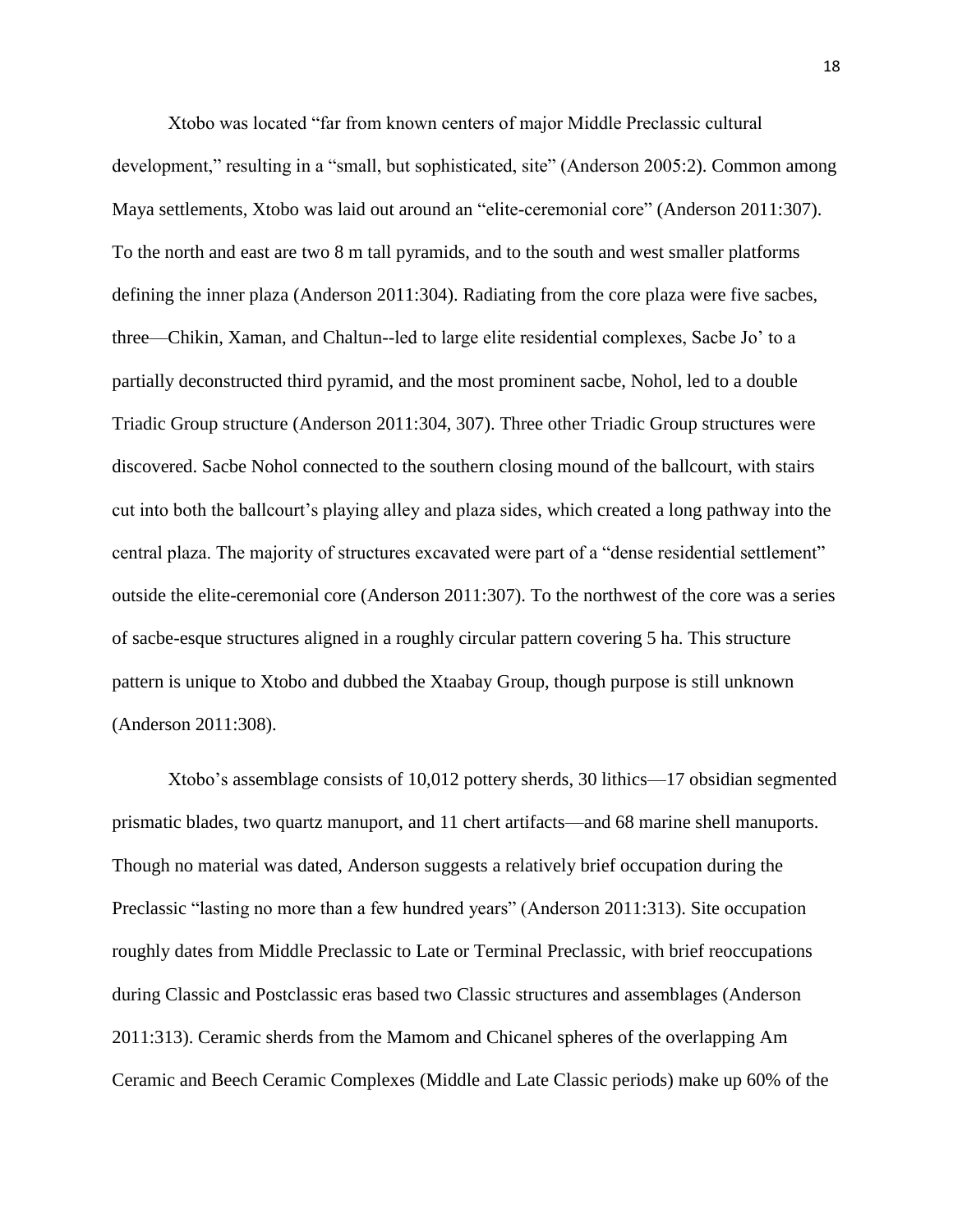identified pottery (Anderson 2010:268,503; Anderson 2011:312). Additionally, the obsidian prismatic blades lend support for Middle and Late Preclassic occupation. The majority of the blades were sourced to El Chayal favored across Maya regions during the Late Preclassic, two were sourced to San Martín Jilotepeque utilized predominately during the Middle Preclassic, one broadly of Guatemalan origin, and one from either Ucareo or Saragosa in central Mexico (Anderson 2011:313). The Triadic Group architecture was favored during the Middle and Late Preclassic, being replaced by the Classic periods.

Considering its short occupation, Xtobo appears to have been carefully planned with its "well-organized plaza" and efficient pathing (Anderson 2011:303). Despite being considered underdeveloped in comparison to other Middle Preclassic sites (Anderson 2005), its sophistication could be indication of its settlement by an already established chiefdom in the area. This is further reflected by immediate access to far-reaching trade networks for material and cultural goods, such as marine shells and central Mexican obsidian. Anderson proposed Xtobo had a population of 1,550 residents during its Preclassic based on number of residential structures excavated, and a structure density of 5.8 structures per hectare; this is identical to neighboring Komchen which had a similar occupation timeframe (Anderson 2011:308).

The PAX excavation encountered material culture and structures up to the site boundaries, so the extent of Xtobo's geographical footprint is still unknown. To date, PAX has been the only excavation of Xtobo.

#### Actun Uayazba Kab

Actun Uayazba Kab ("Cave of the Handprints") is a cave in the Roaring Creek Valley of the Cayo District of Belize utilized by the Maya for ritual bloodletting (Griffith 1999a:85; Stemp et al. 2018). The site was first reconnoitered in 1996 by Cameron Griffith, and later investigated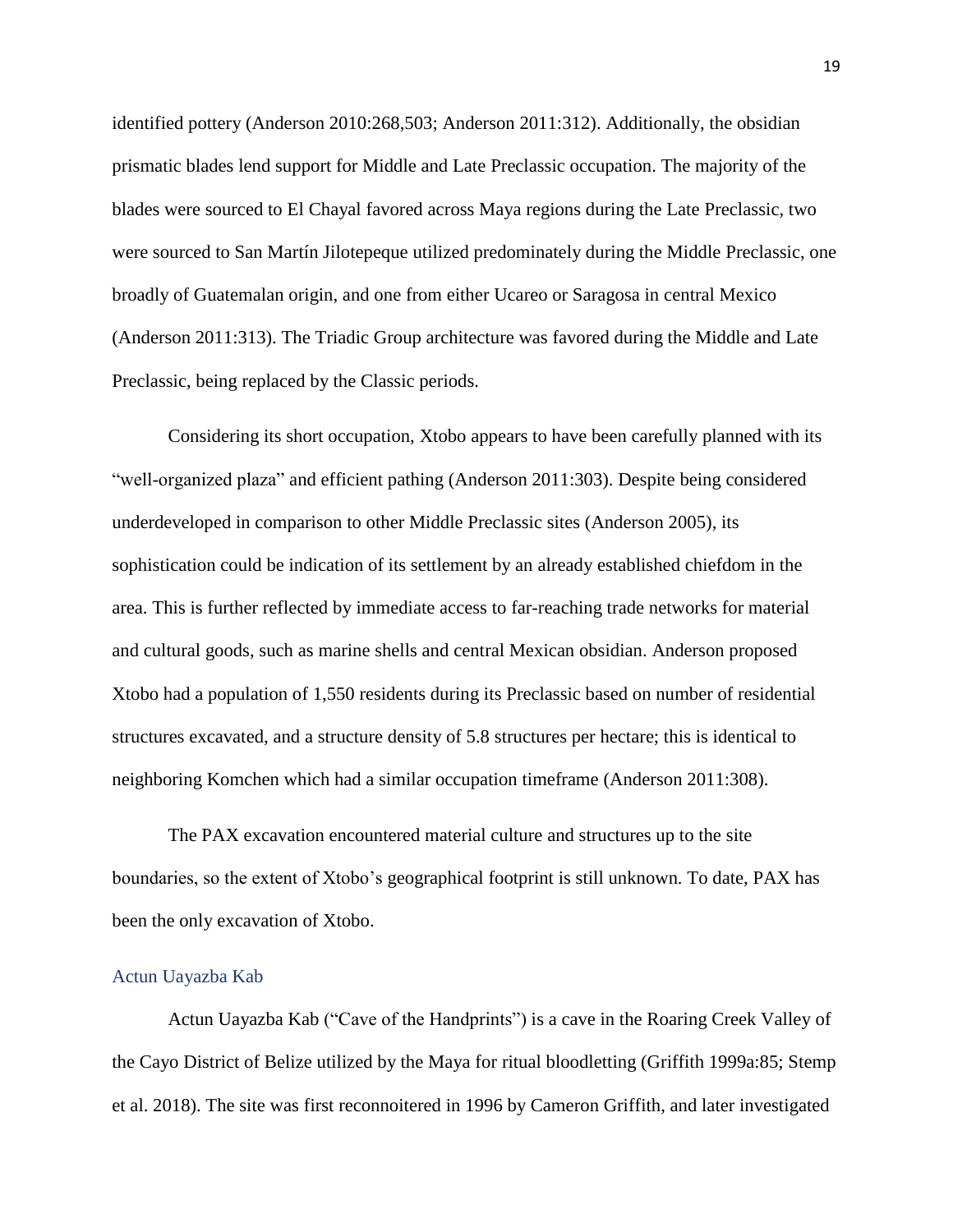during the 1997-1998 seasons of the Western Belize Region Cave Project (Griffith 1999a: 85- 86). The nearest known surface site to Actun Uayazba Kab is Cahal Uitz Na 605 m to the east; another two caves, Actun Tunichil Muknal and Actun Nak Beh, are located nearby (Conlon and Ehret 1999a:37).

The 18m tall east-facing entrance, separated by a seven-meter wide column, leads into Uayazba Kab reveal (Griffith 1999a:86). There are five chambers branching off from the interconnected entrance, and a ledge above entrance 1 with seven travertine pools. Material culture recovered in the cave and pools indicate light usage began in the Late or Terminal Preclassic, peaked during the Classic before collapsing during the Terminal Classic; sparse usage occurred during the Postclassic (Stemp et al. 2018:10). Though the cave had previously been looted (Griffith 1999a:99; Ferguson and Gibbs 1999:114), material evidence still indicated possible ritually specific "dark" and "light" zones within the cave. The light zones of the entrance features rock formations "carved intro petroglyphs, depicting crudes faces, footrprints, elaborate designs, and anthropomorphic figures" (Stemp et al. 2018:9); all ceramic sherds were recovered from light zones. Dark zones feature pictographs of handprints, triangles, and simple charcoal left from torch tamping (Stemp et al. 2018:10; Griffith 1999a:95). Other material culture recovered included imported slate stones, conch shell fragments, chert tools and debitage, 113 obsidian artifacts from Late Preclassic to Late Classic contexts, and one green obsidian eccentric. (Stemp et al. 2019:9; Griffith 1999a; Ferguson and Gibbs 1999; Wrobel et al. 2017). 11 human remains were also recovered from alcoves in the cave. The high number of obsidian blades have been used to argue that the trio of caves were used for self-sacrificial bloodletting rituals (Stemp et al. 2018; Griffith 1999b).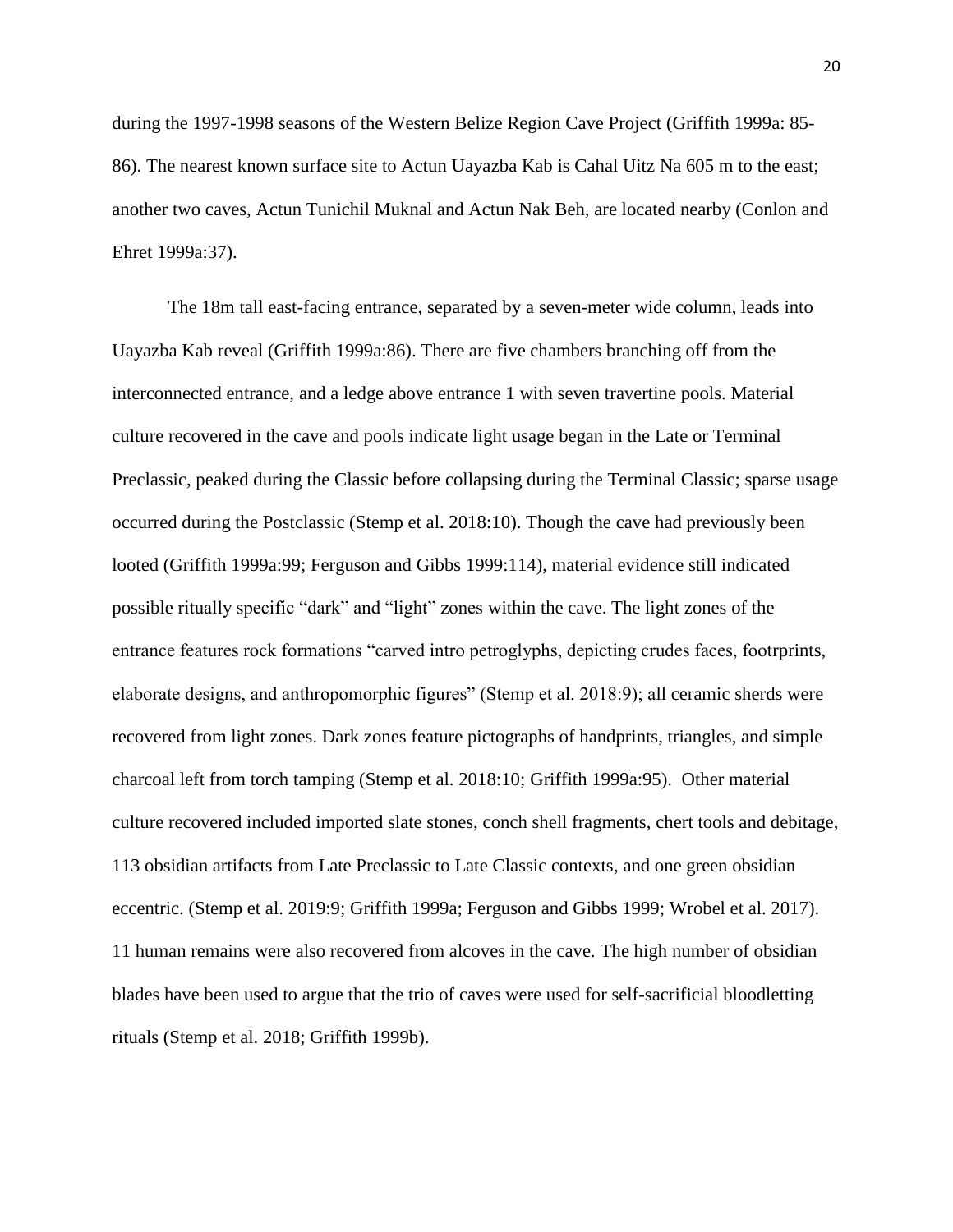The central core of nearby surface site, Cahal Uitz Na, is spread across six plazas, covering an area of 22,482 square meters (Conlon and Ehret 1999:38). Earliest known construction at the core, including as ballcourt, is dated to the Late Preclassic (Hodgman 2001:3; Ferguson 1999: 48,51). Occupation occurred through to the Terminal Classic. Uitz Na's layout alludes to an affinity for ritual cave usage, seen both in the settlement of a site close to three cave systems (Conlon and Ehret 1999:37), a 230-meter sacbe extending from Uitz Na's southside south towards Actun Nak Beh (Hodgman 2001 3, 22; Conlon and Ehret 1999:38), and material culture found in Actun Tunichil Muknal, Actun Nak Beh, and Actun Uayazba Kab.

# Results

#### El Ceibal

Two exhausted polyhedral cores dated to Ceibal's early Middle Preclassic were recovered, with samples analyzed through XRF showing El Chayal as the predominant source for obsidian. There was a substantial increase in obsidian production during the Late Middle Preclassic along with a shift to reliance on San Martín Jilotepeque obsidian. Late Middle Preclassic contexts produced, 11 complete and two near complete initial pressure blades, and five complete and four nearly complete prismatic blades, and 33 exhausted polyhedral cores made up the primary production evidence. There was a decline in obsidian consumption during the Late Preclassic. Only one whole initial pressure blade, one exhausted polyhedral core, and one recycled exhausted polyhedral core were recovered. This decline continued into the Terminal Preclassic; one exhausted and one recycled exhausted polyhedral core were recovered (see Table 5). The presence of an obsidian crafters' workshop and associated debitage from the early Middle Preclassic found within Ceibal confirms that local production was occurring.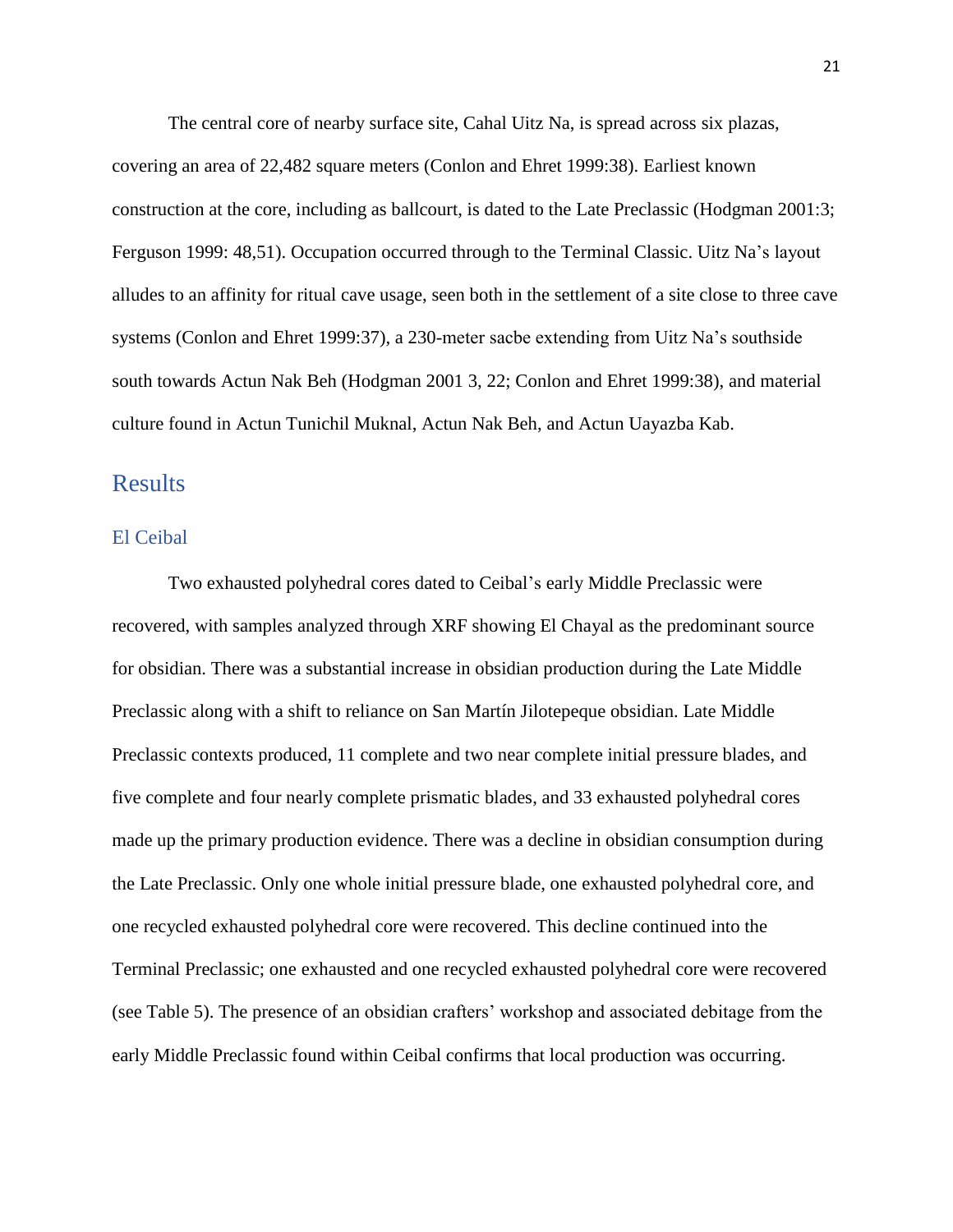# Tikal

While just under a thousand obsidian artifacts, the majority prismatic blades, are from Preclassic contexts, a lack of nuanced reporting of Tikal obsidian prismatic blade segments has prevented an analysis of the proximal-medial and medial-distal ratios. Furthermore, previous indepth analyses have looked at obsidian trends broadly across phases, rarely taking into account of diachronic changes in distribution, and focus on trying to accurately source Tikal's extensive access to obsidians (Moholy-Nagy and Nelson 1990; Moholy-Nagy 1994, 1999). Tikal still stands as an important site with a rich material culture history of long-distance distribution networks, importing distinct golden-green obsidians from the central Mexican Pachuca sources, chiefly Cerro Las Navajas, along with all Guatemalean Highland obsidians, San Martín Jilotepeque, El Chayal, and Ixtepeque, during late Middle Preclassic (Moholy-Nagy and Nelson 1990:76, 1999:305).

In a compositional analysis of 64 obsidian artifacts, 12 came from Late Classic contexts. This analysis included obsidian from the all Highland Guatemalan sources. One prismatic blade, two exterior blade flakes, one cortical flake, and one unidentifiable piece of obsidian were sourced to El Chayal. San Martín Jilotepeque is represented by five prismatic blades and one cortical flake. Finally, a single blade core was sourced to Ixtepeque (see Table 6) (Moholy-Nagy and Nelson 1990:76).

Notably, 580 "thin bifaced" stemmed projectile points stemless knives were recovered from Tikal ranging from Late Preclassic to Classic contexts (Moholy-Nagy 1999:304). Moloy-Nagy assigns these thin bifaces to Spence's Stemmed Biface A types found at Teotuhuacan. Of the cross-phase contexts, 128 (31%) were of central Mexican sources, Pachuca making up 171 of those; two were chemically sourced to Ixtepeque. Unfortunately, Moholy-Nagy did not breakup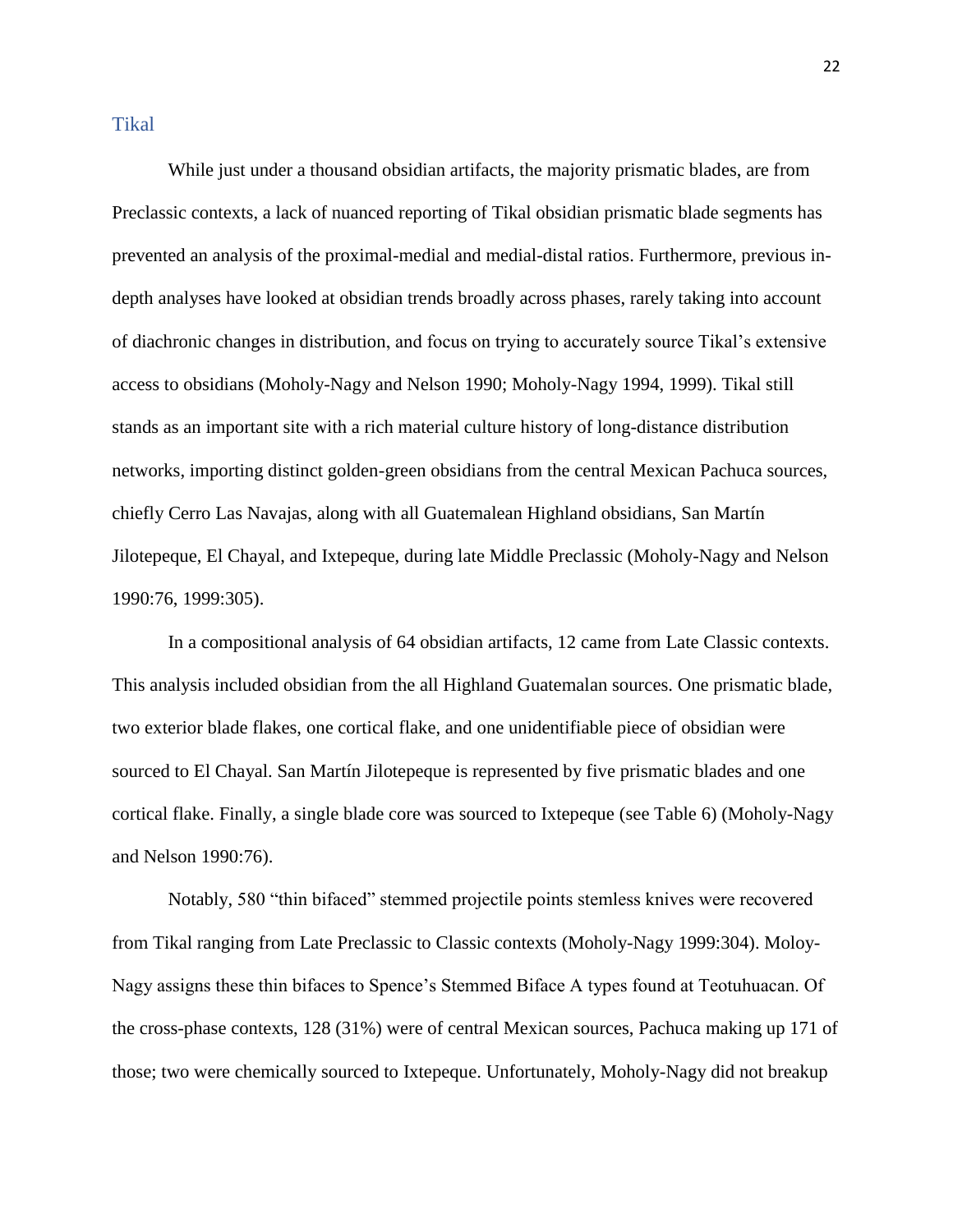up the quantities by phase, they are reportedly found in Late Preclassic, and mixed Late Preclassic and Early Classic contexts.

#### Xtobo

The PAX excavation recovered 17 obsidian prismatic blade segments sourced to Middle and Late Preclassic contexts, though one was discovered in a test pit of mixed Late Preclassic and Classic contexts (see Table 7). All blades were visually sourced. 13 of the blades were sourced to El Chayal in the Guatemalan Highlands, two blades were sourced to be from San Martín Jilotepeque, one blade sourced broadly to Guatemala, and one blade to either the Ucareo or Saragosa source in central Mexico. Seventeen blade segments is a small sample size for the purpose of analysis, and the collection has been grouped into a single "Preclassic" context. No primary or secondary production evidence was discovered with the blades. It should be noted that no primary or secondary production evidence was discovered for chert or quartz lithics either despite chert being an abundant local resource.

#### Actun Uayazba Kab

While Classic contexts extend beyond the scope of this paper, the entire Late Preclassic to Late Classic obsidian assemblage was chosen to enhance sample size. Save for an increase in importation there exists no reported diachronic change in obsidian assemblages at Uayazba Kab between the Late Preclassic and Late Classic (Stemp et al. 2018). From the caves and exterior pools of Actun Uayazba Kab, 109 third-series segmented obsidian prismatic blades and two whole third-series prismatic blades were recovered from Late or Terminal Preclassic to Late Classic contexts, along with two whole percussion blades (see Table 8). Based on visual sourcing, El Chayal was the most represented source site at 97 of the obsidian artifacts, followed by Ixtepeque at 12 blades, and only one blade segment sourced to San Martín Jilotepeque; three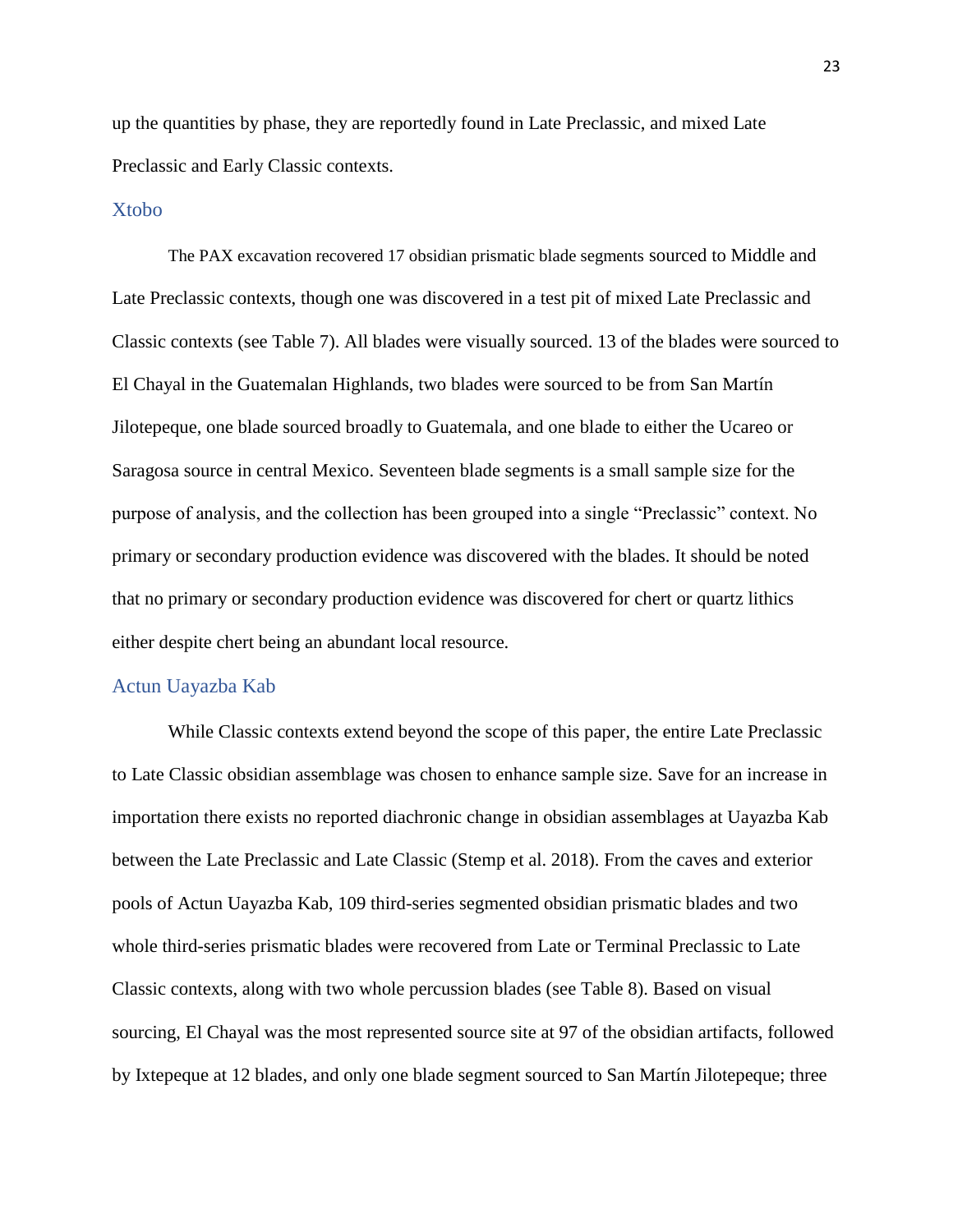were undetermined (Stemp et al. 2018:11). Stemp and coauthors identify 100 of the blades or segments as being third-series prismatic blades based on the presence of two or more dorsal ridges. Additionally, none of the lithics had cortex. (Stemp et al. 2018:11)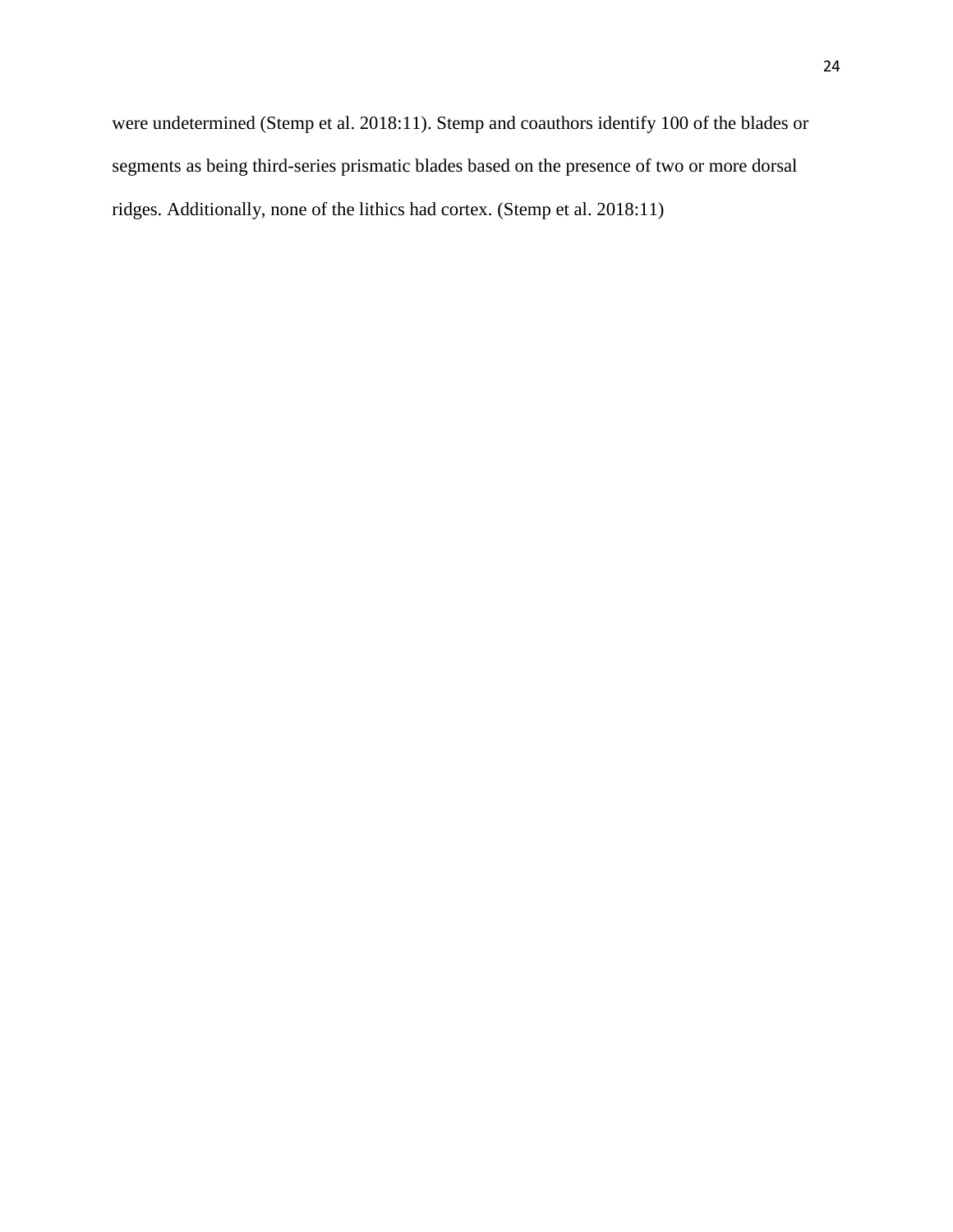|                               | <b>Table 5.</b> Breakdown of obsidian artifacts recovered form Ceibal between early Middle Preclassic to Terminal Preclassic. |                                                          |                                            |                                                                |                                                                                  |                                                                  |                                                                     |                                          |                                                              |                                                            |
|-------------------------------|-------------------------------------------------------------------------------------------------------------------------------|----------------------------------------------------------|--------------------------------------------|----------------------------------------------------------------|----------------------------------------------------------------------------------|------------------------------------------------------------------|---------------------------------------------------------------------|------------------------------------------|--------------------------------------------------------------|------------------------------------------------------------|
| Time                          | <b>Primary Production</b><br><b>Evidence</b>                                                                                  | <b>Secondary</b><br><b>Production</b><br><b>Evidence</b> | Whole<br><b>Prismatic</b><br><b>Blades</b> | <b>Prismatic</b><br><b>Blade</b><br>Segment<br><b>Ouantity</b> | <b>Prismatic</b><br><b>Segment</b><br><b>Proximal-</b><br><b>Distal</b><br>Ratio | <b>Prismatic</b><br>Segment<br>Medial-<br><b>Distal</b><br>Ratio | <b>Initial</b><br><b>Blade</b><br><b>Segment</b><br><b>Quantity</b> | Whole<br><b>Initial</b><br><b>Blades</b> | <b>Initial</b><br><b>Proximal-</b><br><b>Distal</b><br>Ratio | <b>Initial</b><br><b>Medial-</b><br><b>Distal</b><br>Ratio |
| Early<br>Middle<br>Preclassic | Two exhausted<br>$\bullet$<br>cores<br>One platform<br>$\bullet$<br>rejuvenation flake                                        | One<br>crested<br>blade                                  | $\boldsymbol{0}$                           | 60                                                             | 5.7:1                                                                            | 13.3:1                                                           | 15                                                                  | $\boldsymbol{0}$                         | 5:0                                                          | 10:0                                                       |
| Late<br>Middle<br>Preclassic  | 33 exhausted<br>$\bullet$<br>cores                                                                                            | 86<br>$\bullet$<br>crested<br>blades                     | 5                                          | 1374                                                           | 2.7:1                                                                            | 6.4:1                                                            | 653                                                                 | 11                                       | 4.1:1                                                        | 4.9:1                                                      |
| Late<br>Preclassic            | One exhausted<br>$\bullet$<br>core<br>One recycled core<br>$\bullet$                                                          | Eight<br>$\bullet$<br>crested<br>blades                  | $\boldsymbol{0}$                           | 210                                                            | 20:0                                                                             | 190:0                                                            | 69                                                                  |                                          | 8.5:1                                                        | 7.75:1                                                     |
| Terminal<br>Preclassic        | One exhausted<br>$\bullet$<br>core<br>One recycled core                                                                       | Four<br>$\bullet$<br>crested<br>blades                   | $\boldsymbol{0}$                           | 142                                                            | 4.3:1                                                                            | 10.5:1                                                           | 39                                                                  | $\boldsymbol{0}$                         | $2.4 - 1$                                                    | 4.4:1                                                      |

**Table 5.** Breakdown of obsidian artifacts recovered form Ceibal between early Middle Preclassic to Terminal Preclassic.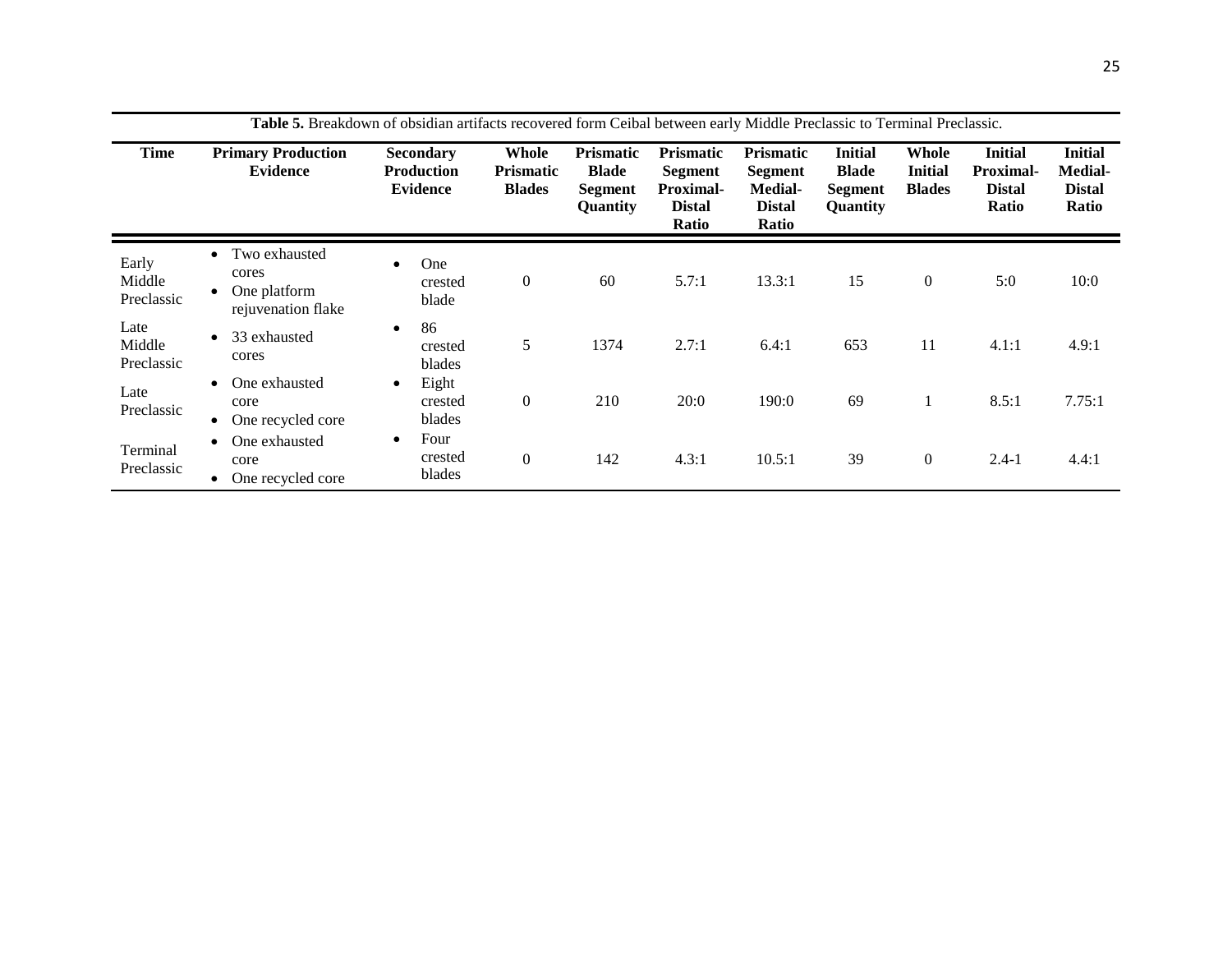| <b>Time</b>     | <b>Primary Production</b><br><b>Evidence</b> | <b>Secondary</b><br><b>Production</b><br><b>Evidence</b> | Whole<br>Prismatic<br><b>Blades</b> | <b>Prismatic</b><br><b>Proximal-</b><br><b>Distal</b><br><b>Ratio</b> | <b>Prismatic</b><br><b>Medial-</b><br><b>Distal</b><br>Ratio | Whole<br><b>Initial</b><br><b>Blades</b> | <b>Initial</b><br>Proximal-<br><b>Distal</b><br><b>Ratio</b> | <b>Initial</b><br><b>Medial-</b><br><b>Distal</b><br>Ratio |
|-----------------|----------------------------------------------|----------------------------------------------------------|-------------------------------------|-----------------------------------------------------------------------|--------------------------------------------------------------|------------------------------------------|--------------------------------------------------------------|------------------------------------------------------------|
| Late Preclassic | One blade core<br>$\bullet$                  | Two exterior<br>flakes<br>Three cortical<br>flakes       | 6                                   | $\theta$                                                              |                                                              | $\theta$                                 | $\overline{0}$                                               |                                                            |

**Table 6.** Breakdown of obsidian artifacts recovered form Tikal between early Middle Preclassic to Terminal Preclassic.

|                                                | <b>Table 7.</b> Breakdown of obsidian artifacts recovered form Xtobo between early Middle Preclassic to Terminal Preclassic (Anderson 2018). |                                                          |                                            |                                                                       |                                                                           |                                                                         |                                                              |                                          |                                                                     |                                                            |
|------------------------------------------------|----------------------------------------------------------------------------------------------------------------------------------------------|----------------------------------------------------------|--------------------------------------------|-----------------------------------------------------------------------|---------------------------------------------------------------------------|-------------------------------------------------------------------------|--------------------------------------------------------------|------------------------------------------|---------------------------------------------------------------------|------------------------------------------------------------|
| Time                                           | <b>Primary Production</b><br>Evidence                                                                                                        | <b>Secondary</b><br><b>Production</b><br><b>Evidence</b> | Whole<br><b>Prismatic</b><br><b>Blades</b> | <b>Prismatic</b><br><b>Blade</b><br><b>Segment</b><br><b>Ouantity</b> | <b>Prismatic</b><br>Segment<br><b>Proximal-</b><br><b>Distal</b><br>Ratio | <b>Prismatic</b><br>Segment<br><b>Medial-</b><br><b>Distal</b><br>Ratio | <b>Initial</b><br><b>Blade</b><br><b>Segment</b><br>Quantity | Whole<br><b>Initial</b><br><b>Blades</b> | <b>Initial</b><br><b>Proximal-</b><br><b>Distal</b><br><b>Ratio</b> | <b>Initial</b><br><b>Medial-</b><br><b>Distal</b><br>Ratio |
| Middle<br>Preclassic<br>to Terminal<br>Classic |                                                                                                                                              |                                                          | $\Omega$                                   | 17                                                                    | 0.8:1                                                                     | 1.6:1                                                                   | $\theta$                                                     | $\Omega$                                 | $\Omega$                                                            | $\Omega$                                                   |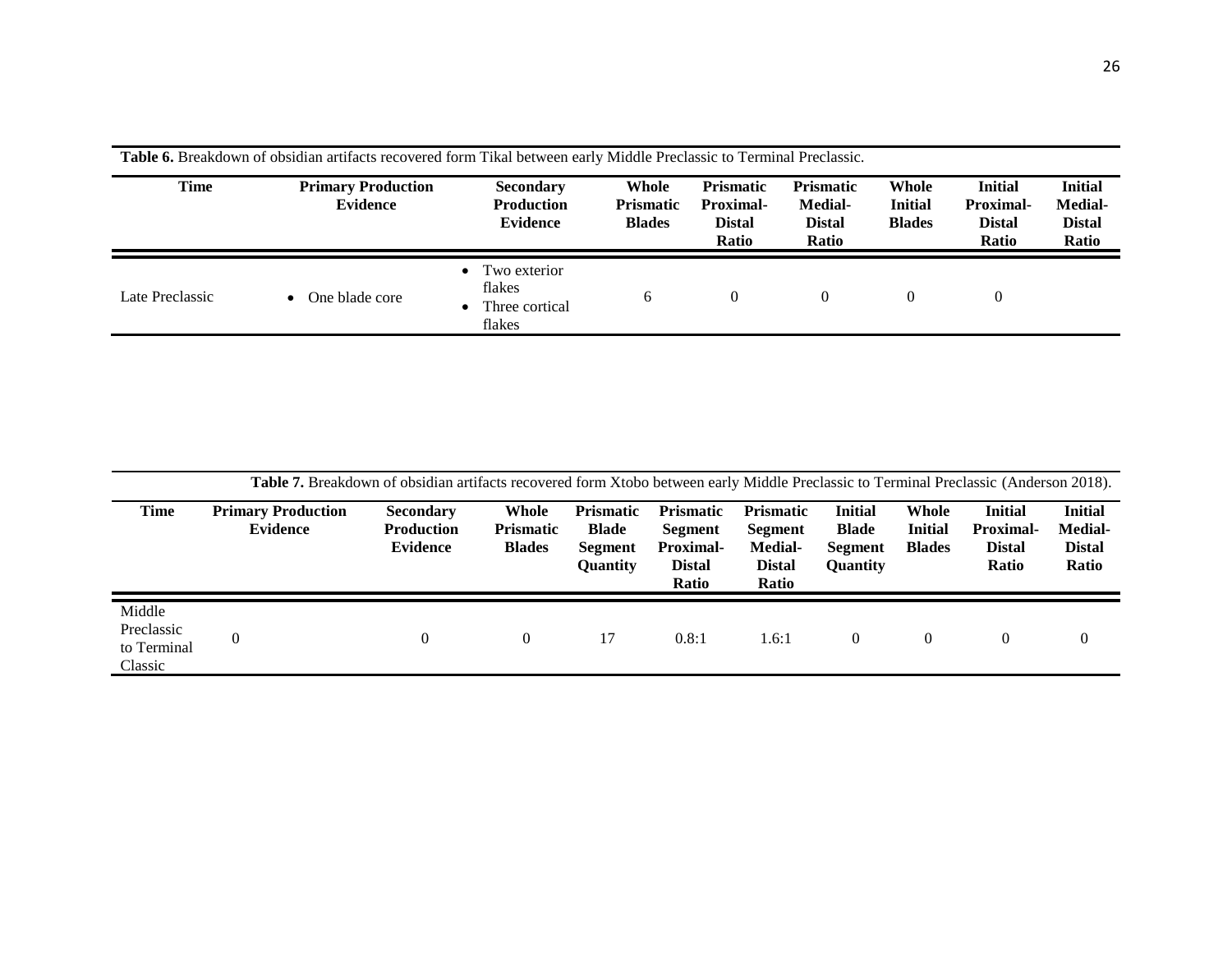|                                          | <b>Table 8.</b> Breakdown of obsidian artifacts recovered form Actun Uayazba Kab between Late Preclassic to Late Classic (Stemp et al.<br>2019). |                                                          |                                            |                                                                       |                                                                                  |                                                                         |                                                              |                                          |                                                                     |                                                            |
|------------------------------------------|--------------------------------------------------------------------------------------------------------------------------------------------------|----------------------------------------------------------|--------------------------------------------|-----------------------------------------------------------------------|----------------------------------------------------------------------------------|-------------------------------------------------------------------------|--------------------------------------------------------------|------------------------------------------|---------------------------------------------------------------------|------------------------------------------------------------|
| <b>Time</b>                              | <b>Primary Production</b><br><b>Evidence</b>                                                                                                     | <b>Secondary</b><br><b>Production</b><br><b>Evidence</b> | Whole<br><b>Prismatic</b><br><b>Blades</b> | <b>Prismatic</b><br><b>Blade</b><br><b>Segment</b><br><b>Ouantity</b> | <b>Prismatic</b><br><b>Segment</b><br><b>Proximal-</b><br><b>Distal</b><br>Ratio | <b>Prismatic</b><br>Segment<br><b>Medial-</b><br><b>Distal</b><br>Ratio | <b>Initial</b><br><b>Blade</b><br><b>Segment</b><br>Quantity | Whole<br><b>Initial</b><br><b>Blades</b> | <b>Initial</b><br><b>Proximal-</b><br><b>Distal</b><br><b>Ratio</b> | <b>Initial</b><br><b>Medial-</b><br><b>Distal</b><br>Ratio |
| Late<br>Preclassic<br>to Late<br>Classic | 0                                                                                                                                                | I wo pressure<br>blades                                  |                                            | 109                                                                   | 4.1:1                                                                            | 10.4:1                                                                  | 0                                                            | $\theta$                                 | $\theta$                                                            | $\theta$                                                   |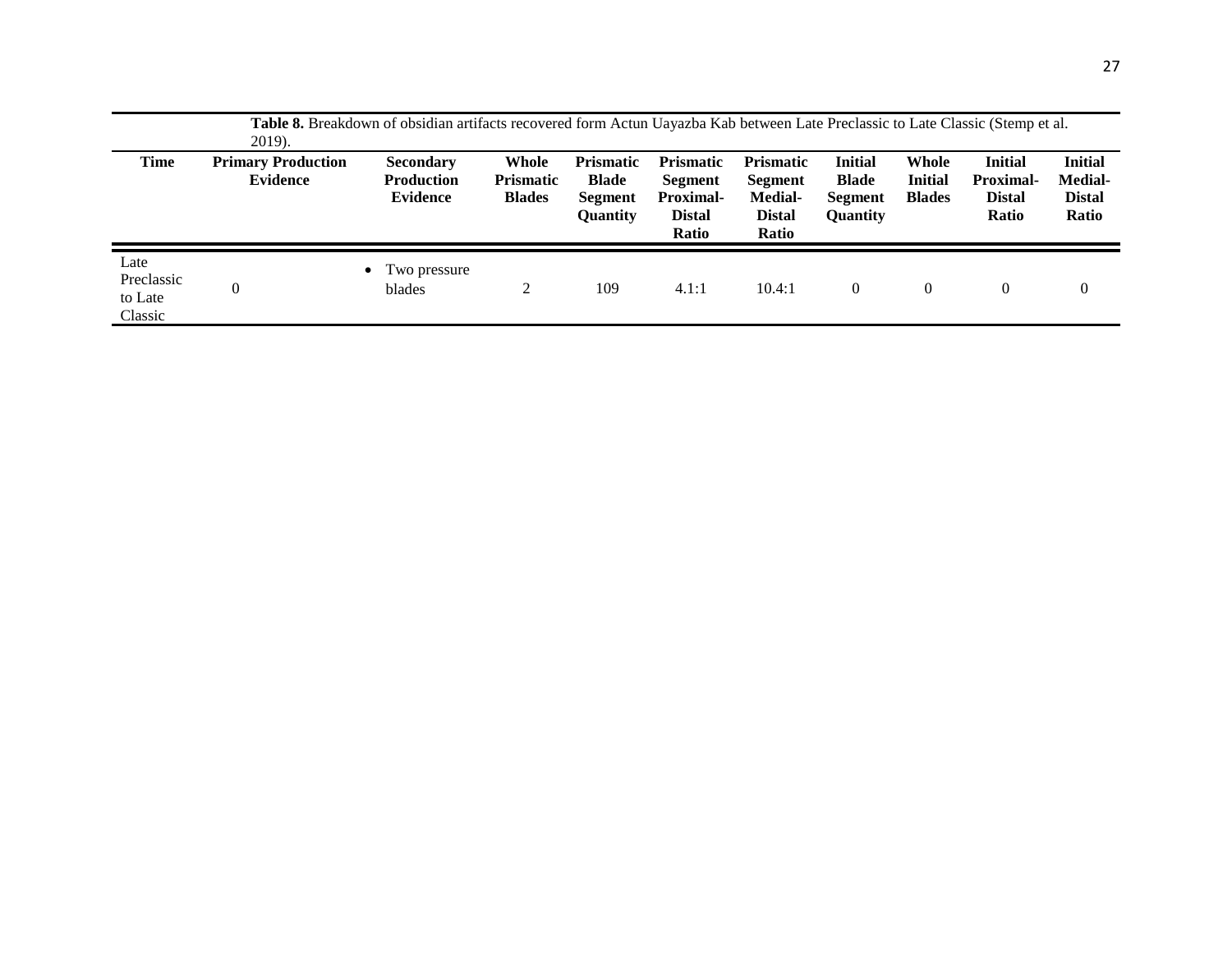# Discussion

# Evidence of Local-Blade Production

The discovery of an obsidian workshop at Ceibal is definitive evidence of local-blade production, providing an opportunity to validate De León et al.'s local-production model against a site where it was known to occur. While the ratios for prismatic blades don't fall within the local-blade production model of 1:1 and 2-3:1, as expected for local production, De León et al. ran into a similar issue for the small village of Tetel which they claim also locally produced prismatic blades. They calculated Late Tlatempa phase (700-600 B.C.E) proximal-distal ratio as 6:1 and medial-distal to 12:1, while the Texoloc phase (600-400 B.C.E) had a proximal-distal ratio of 1.8:1 and medial-distal ratio of 3.8:1 and recovered primary production evidence. De León et al. admit,

"Although the medial-distal ratio is slightly higher than what we expected for the local production model, the proximal-distal ratio, the presence of a whole blade, some primary production evidence, and the abundance of secondary production evidence conform to what we might expect for local or itinerant craftsmen production. The increase in the number of medial segments per distal segment may simply be the result of local attempts to extract more usable tool segments per blade." (2009:124).

My ratios calculated from Aoyama et al.'s data reveal a similar pattern. An explanation for this can be found in the scarcity of obsidian in lowland Maya. Due to lowland peoples importing obsidian from highland Guatemalan sources, local crafters may have maximized the number of blades removed from cores, as evidenced by the small and masterfully exhausted cores also recovered. The workshop demonstrates this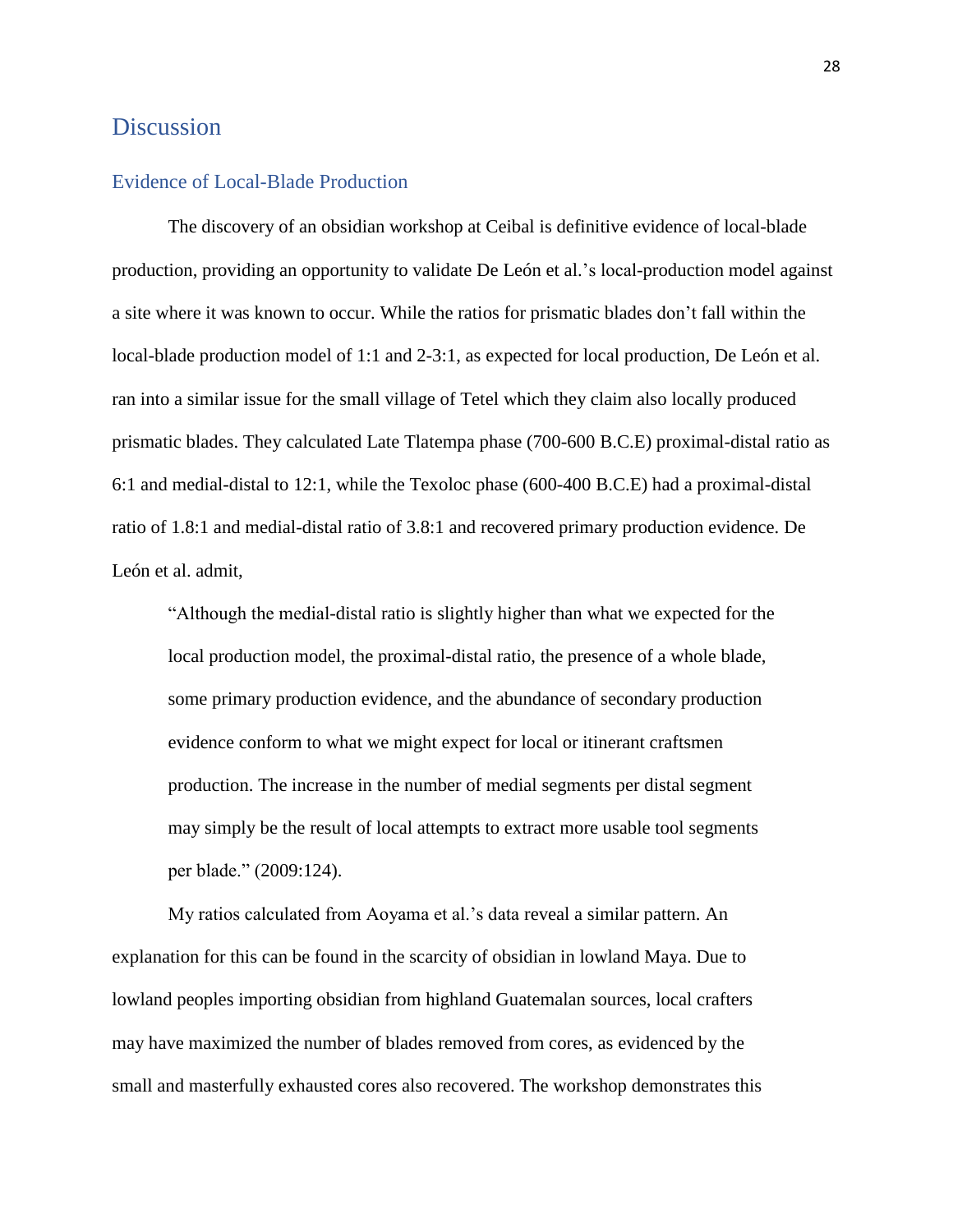level of skill existed within Ceibal. Furthermore, the abundance of primary production evidence and secondary production evidence, along with the obsidian workshop, is evident that local-blade production was carried out by local flintknappers.

A second site where local-blade production possibly occurred during the Preclassic is Xtobo. While the obsidian prismatic blade segments recovered from Xtobo's Preclassic are limited, the ratios do indicate local production could have been occurring. With a proximal-distal ratio of 0.8:1 and medial-distal ratio of 1.6:1, this falls close to expected ratios for local or itinerant production. However, the lack of primary or secondary production evidence, along with the small sample of recovered prismatic blade segments complicate this interpretation. PAX lead David Anderson made the observation, "As no obsidian waste flakes or blade cores were recovered, obsidian prismatic blades may have been imported already manufactured, or an onsite manufacturing location has yet to be discovered. This latter explanation may also explain the general lack of chert tools" (Anderson 2011:311).

Xtobo expands beyond PAX's initial 67 ha mapping in all directions (Anderson 2011:302) lending a to the possibility of a yet to be discovered production area. This could account for the minimal number of chert tools being recovered despite being a local resource. Until further investigations are carried out at Xtobo the site remains inconclusive.

#### Evidence for Processed-Blade Trade

Using the Late Preclassic-Late Classic mixed context sample of 109 prismatic blade segments from Actun Uayazba Kab, the site produces a proximal-distal ratio of 4.1:1, and a medial-distal ratio of 10.4:1. These ratios support the processed-blade trade model. While only seven distal segments were recovered, there were 29 proximal segments and 73 medial segments. The high medial rate could be indication of flintknappers attempting to maximize the number of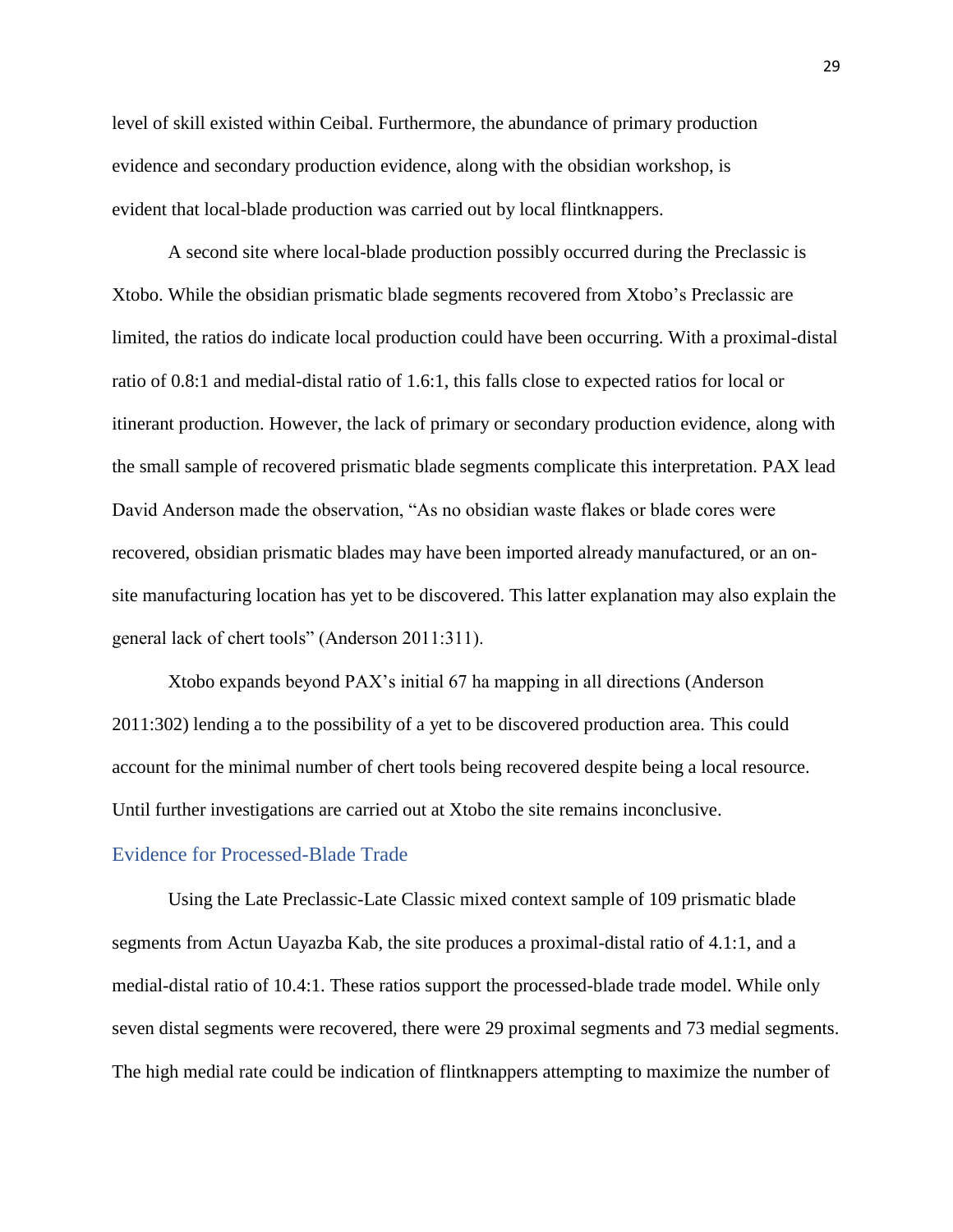usable blades from a single prismatic blade (De León et al. 2009:115). This is further supported by Stemp et al. not finding cortex on any of the lithics and identifying a predominant number (n=100) of the blade segments as third-series prismatic blades. Third-series blades are produced "with removal from already reduced pressure blade cores" (Stemp et al. 2018:11). Additionally, no primary evidence was recovered. Curiously, two whole prismatic blades, and two pieces of secondary evidence in the form of whole pressure blades, does suggest obsidian may have trickled into the valley in other forms.

Actun Uayazba Kab existed as an auxiliary site to and used by the people of Cahal Uitz Na, and perhaps and pilgrims (Stemp et al. 2018). The late Preclassic-Late Classic mixed sample size is consistent with ratios expected for processed-blade trade, with some evidence of possible whole-blade trade. For Uayazba Kab to receive processed-blades, a location where the obsidian prismatic blades were processed is required. The nearest site that processing could have occurred would be at Cahal Uitz Na. The sparse quantity of distal segments and the whole prismatic blades recovered from Uayazba Kab might be evidence that Uitz Na was receiving whole-blades which were processed for use in the ritual caves. It's also possible Uitz Na may have been receiving processed-blades too. Further investigation at Utiz Na focusing on Preclassic and Classic obsidian assemblages could enrich Uayazba Kab's analysis.

## Evidence of Mixed Distribution

The lack of recorded segment sections for Tikal complicated evaluating the site using De Leon's et al.'s method, making only a partial analysis possible. In lieu of data on prismatic blade segments, my analysis focused on primary and secondary production evidence, along with contextual information not necessarily considered by De León et al. During the Middle to Terminal Preclassic, Tikal participated in long-distance distribution networks, granting access to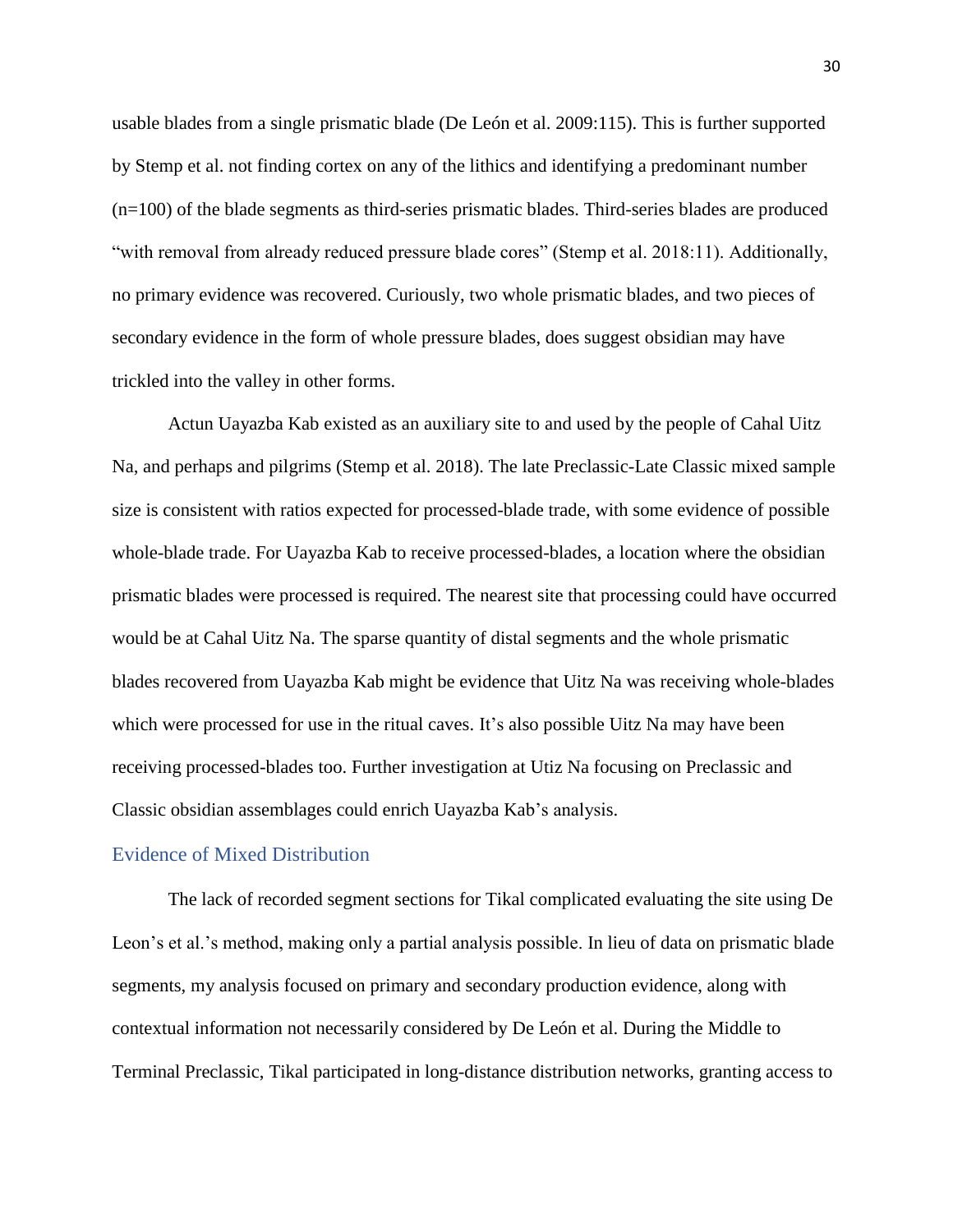all Highland Guatemalan sources, along with Pachuca in central Mexico. Being recipient of multiple obsidian sources could mean different forms of obsidian trade were occurring simultaneously. A larger amount of the Pachuca obsidian from central Mexico recovered has been linked to the influential center of Teotihuacan. There is evidence to suggest Tikal was receiving processed-blades from Teotihuacan.

First, the large number of Teotihuacan thin bifaces found in Tikal raises the "possibility that all thin bifaces of central Mexican type were probably made there" (Moholy-Nagy 1999:304). The production of bifaces, the high quantity of Pachuca prismatic blades, and the low quantity of Mexican obsidian debitage supports Tikal receiving completed obsidian tools and eccentrics. If Teotihuacan was distributing completed lithics, it is possible they were shipping material throughout other production stages depending on distance.

Second is the matter of obsidian structural integrity during long-distance travel. A land route between the Pachuca obsidian source Cerro Las Navajas and Tikal is around 1200km, and between Teotihuacan to Tikal ~1100km. Even accounting for the possibility of water routes (De León et al. 2009:125), perhaps across or along the coast of the Gulf of Mexico, the route between the two cities was long. In their evaluation of San Jose Mogote in the Valley of Oaxaca, De León et al. concluded that the site was receiving processed-blade trades. The Valley of Oaxaca is roughly 250km from the nearest obsidian source, but was receiving "raw obsidian and finished tools" as early as its Middle Preclassic (De León et al. 2009:120). While a whole plethora of cultural, political-economical, and technological factors certainly would impact the state obsidian was distributed in, the sheer distance between Tikal and Teotihuacan, being four times the distance obsidian travelled to get to the Valley of Oaxaca, makes it likely blades were processed to survive such a lengthy land or sea trip. Without blade segments to derive ratios, this is all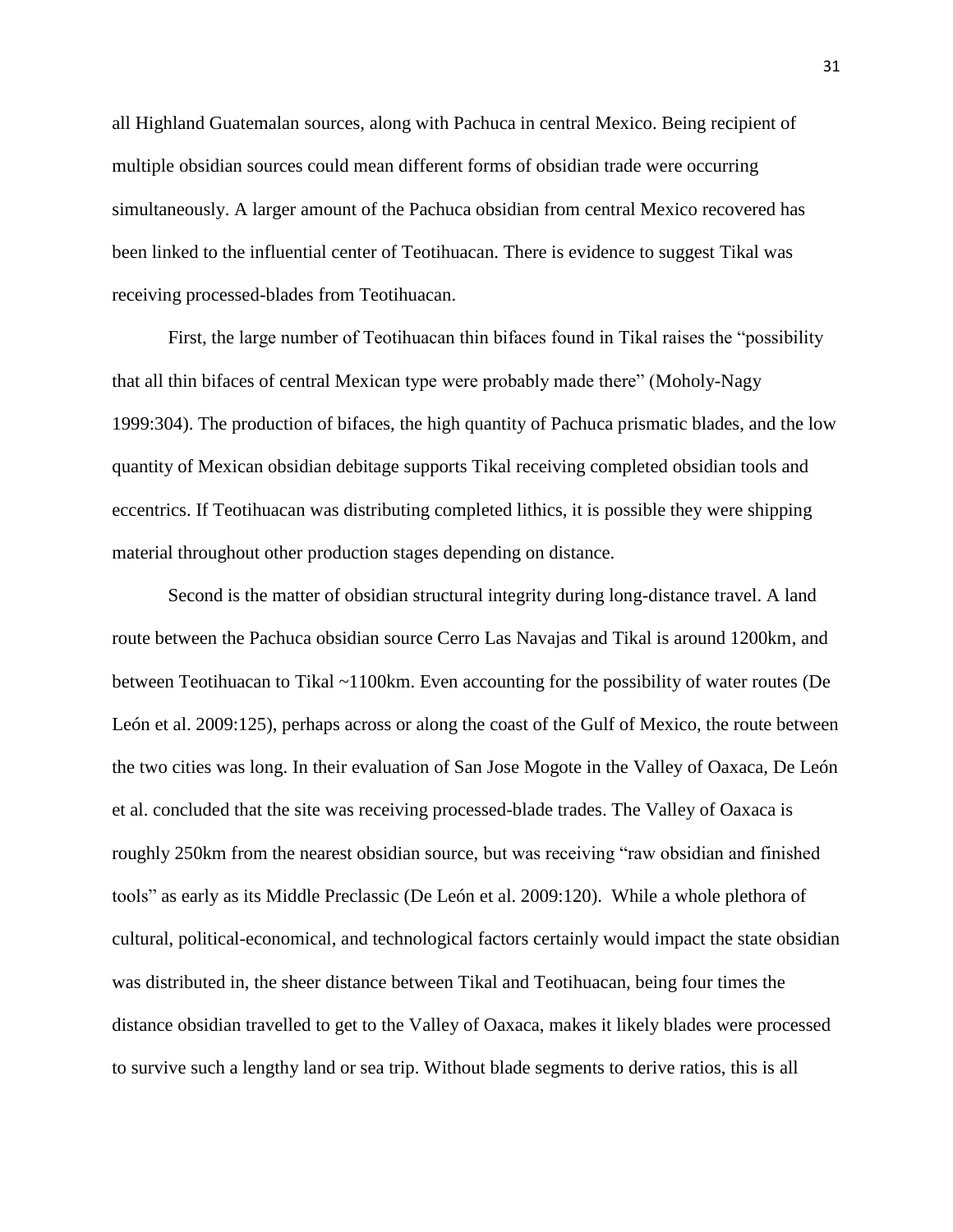speculative, and the needed evidence to discern between whole-blade trade and processed-blade trade has yet to be recorded.

Obsidian assemblages from Tikal connected to the Guatemalan sources don't align with processed-blade trade, providing further support multiple distribution methods may have been occurring in the city simultaneously. The combined primary and secondary evidence for localblade production occurring at Tikal during the Preclassic include: a blade core from Ixtepeque, and exterior blade flakes and cortical flakes from both El Chayal and San Martín Jilotepeque, along with thousands of unsourced pieces of debitage. By the Early Classic Tikal was recipient of 10 sources of obsidian (Moholy-Nagy 1999:301-302), and a site of mass local production throughout the Classic (Moholy-Nagy 1997). The Preclassic primary and secondary evidence can be interpreted as the local-blade production was established before Tikal's Classis phase.

# **Conclusion**

This analysis has served as an initial proof-of-concept that De León et al.'s models can be used to interpret obsidian assemblages at Maya sites. The four sites selected for this study each were interpreted to the extent evidence allowed. The segment ratios and production evidence recovered at El Ceibal support local-blade production, which is confirmed by the presence of a Preclassic obsidian workshop. Tikal too shows evidence that Guatemalan obsidian was locally processed, while they were importing processed-blades from central Mexico, likely through Teotihuacan. One of the main limitations I encountered in the analysis were issues in the method obsidians are reported on by researchers. Limited recording of the proximal, medial, and distal segments recovered from sites made calculating necessary ratios impossible, as was the case for Tikal. A second limitation was found in sample sizes. Both Xtobo and Actun Uayazba Kab had small sample sizes for the Preclassic. Xtobo's sparse evidence points towards local-blade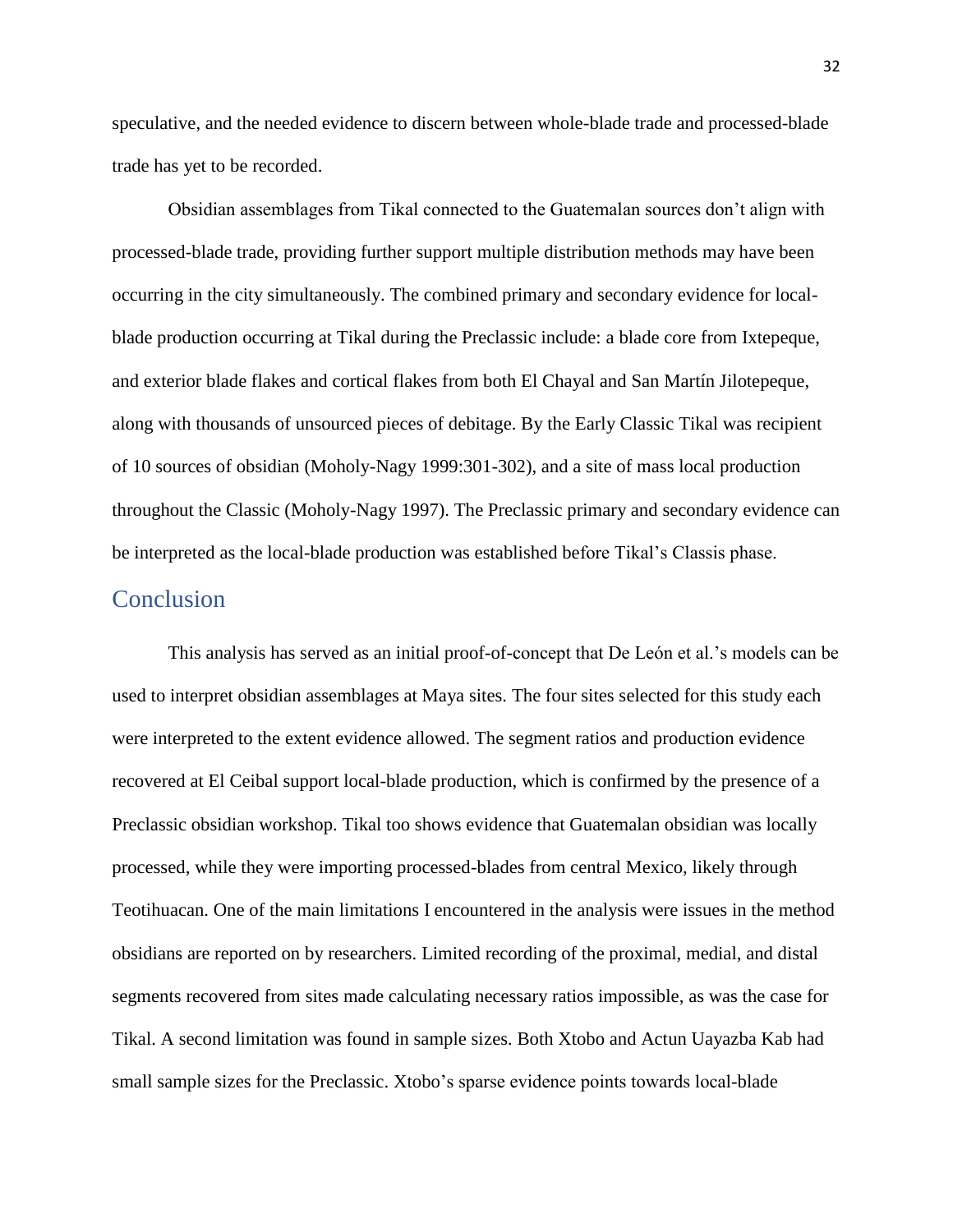production, but the lacking production evidence complicates this interpretation, and demonstrates that further investigation is required. Similarly, Uayazba Kab's small Preclassic sample size required being combined with Classic obsidian contexts, which could skew results, though no diachronic change in obsidian besides quantity is seen at the cave between the Preclassic and Classic. Future attempts to validate and expand upon De León et al.'s distribution models may benefit by focusing on Maya Classic phase obsidian assemblages which are better reported, more accessible to investigators, and are in magnitudes higher quantity, and work chronologically backwards. Part of my interpretation of Tikal required looking at how Tikal was operating during the Classic and suggesting an origin to Classic local-production.

Distribution models provide a simple method to make deep interpretations regarding a single-axis of trade, and potential clues into early economic systems. Should prismatic blade segments be identified as routinely as sourcing in the reporting on obsidian artifacts, distribution models could be more frequently inferred, adding another dimension to study. As more sites have distribution models attributed to them, quantitative analyses of distribution trends could be conducted to identify possible locations along the obsidian distribution supply chain.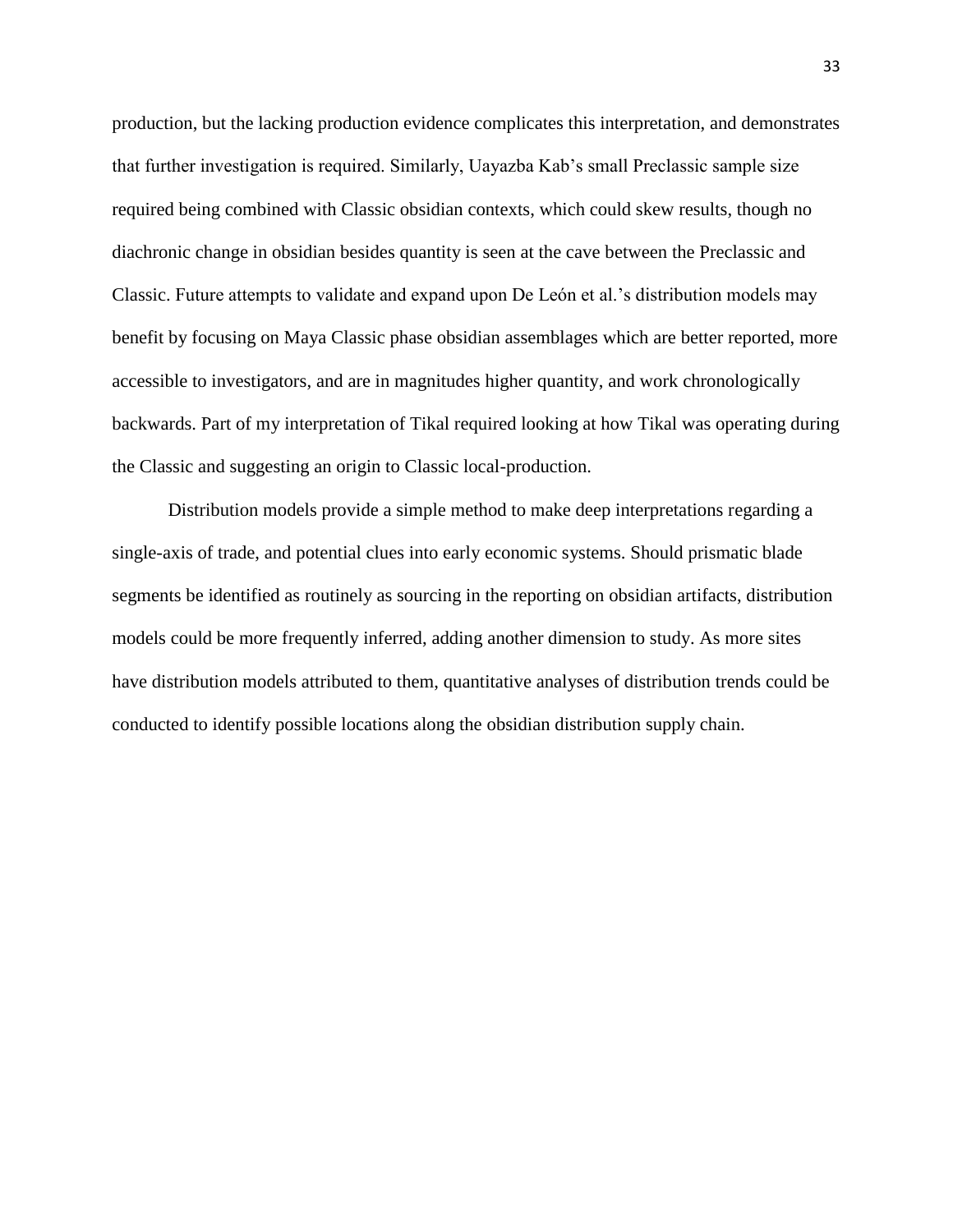#### Works Referenced

- Adams, R. E. W. (2005). *Prehistoric Mesoamerica* (3rd ed). Norman: University of Oklahoma Press.
- Anderson, D. S. (2005). A Report on Activities at Xtobo, Yucatán, México. *Proyecto Costa Maya*, 35.
- Anderson, D. S. (2010). *Xtobo, Yucatan, Mexico; The study of a Preclassic Maya community* (Dissertation). Tulane University, New Orleans.

Anderson, D. S. (2011). Xtobo, Yucatan, Mexico, and the Emergent Preclassic of the Northern Maya Lowlands. *Ancient Mesoamerica*, *22*(02), 301–322.

https://doi.org/10.1017/S095653611100023X

Andrefsky, W. (2005). *Lithics: macroscopic approaches to analysis* (2nd ed). Cambridge ; New York: Cambridge University Press.

Aoyama, K. (2017a). Ancient Maya Economy: Lithic Production and Exchange around Ceibal, Guatemala. *Ancient Mesoamerica*, *28*(01), 279–303.

https://doi.org/10.1017/S0956536116000183

Aoyama, K. (2017b). Preclassic and Classic Maya Interregional and Long-Distance Exchange: A Diachronic Analysis of Obsidian Artifacts from Ceibal, Guatemala. *Latin American Antiquity*, *28*(02), 213–231. https://doi.org/10.1017/laq.2017.2

Aoyama, K., Inomata, T., Triadan, D., Pinzón, F., Palomo, J. M., MacLellan, J., & Sharpe, A. (2017). Early Maya Ritual Practices and Craft Production: Late Middle Preclassic Ritual Deposits Containing Obsidian Artifacts at Ceibal, Guatemala. *Journal of Field Archaeology*, *42*(5), 408–422. https://doi.org/10.1080/00934690.2017.1355769

Blomster, J. P., & Glascock, M. D. (2011). Obsidian procurement in formative Oaxaca, Mexico: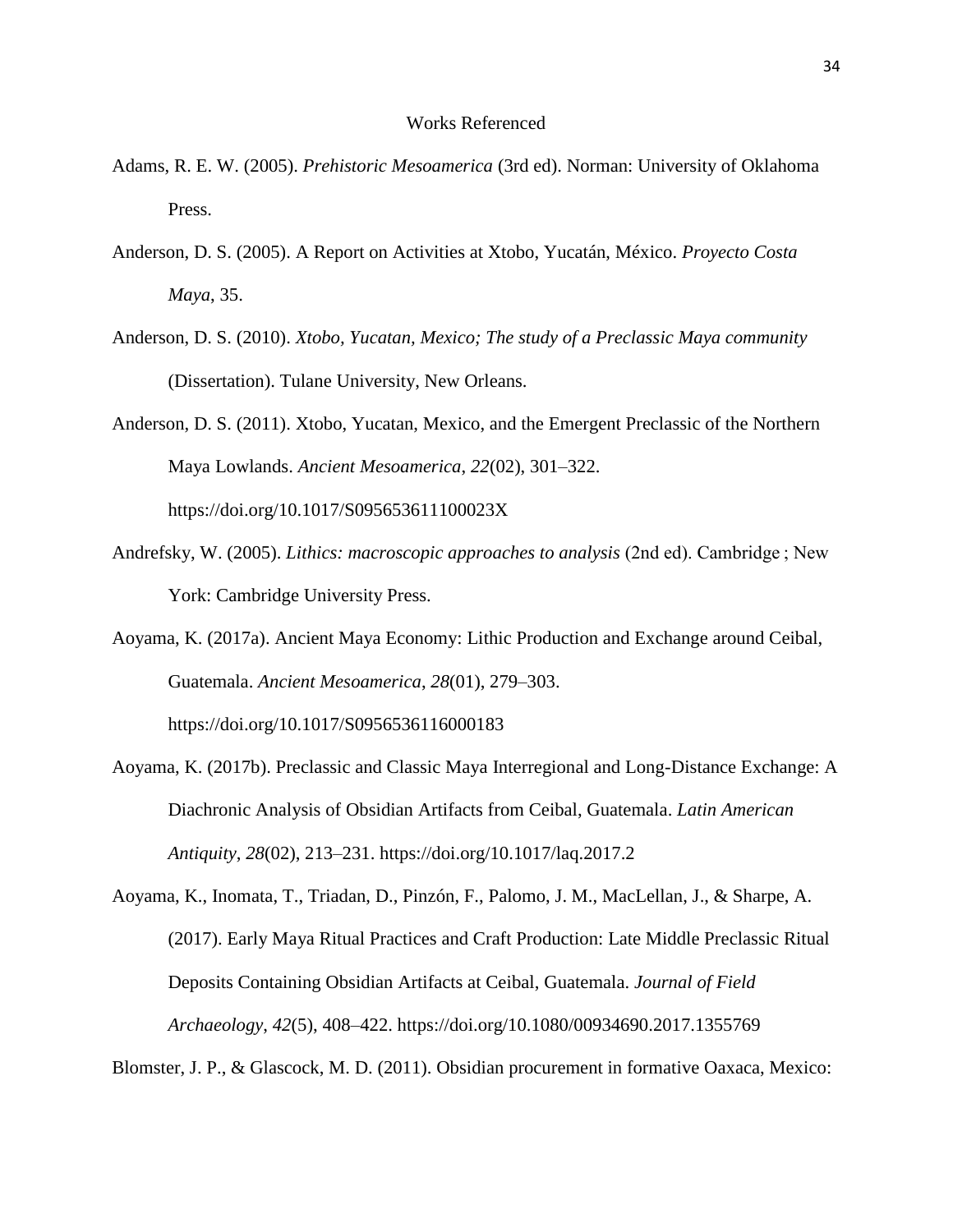Diachronic changes in political economy and interregional interaction. *Journal of Field Archaeology*, *36*(1), 21–41. https://doi.org/10.1179/009346910X12707321242278

- Braswell, G. E., Clark, J. E., Aoyama, K., McKillop, H. I., & Glascock, M. D. (2000). Determining the Geological Provenance of Obsidian Artifacts from the Maya Region: A Test of the Efficacy of Visual Sourcing. *Latin American Antiquity*, *11*(03), 269–282. https://doi.org/10.2307/972178
- Brown, K. L. (1980). A Brief Report on Paleoindian-Archaic Occupation in the Quiche Basin, Guatemala. *American Antiquity*, *45*(2), 313–324.
- Coe, M. D., & Flannery, K. V. (1964). The Pre-Columbian Obsidian Industry of El Chayal, Guatemala. *American Antiquity*, *30*(1), 43–49.
- Conlon, J. M., & Ehret, J. J. (1999). Survey at the Major Center of Cahal Uitz Na, Cayo District, Belize. In *The Western Belize Regional Project A Report of the 1998 Field Season* (pp. 33–44). New Hampshire: University of New Hampshire, Durham.
- De León, J. P., Hirth, K. G., & Carballo, D. M. (2009). Exploring Formative Period Obsidian Blade Trade: Three Distribution Models. *Ancient Mesoamerica*, *20*(01), 113. https://doi.org/10.1017/S0956536109000091
- Ebert, C. E., Dennison, M., Hirth, K. G., McClure, S. B., & Kennett, D. J. (2015). Formative Period Obsidian Exchange along the Pacific Coast of Mesoamerica: Formative Period obsidian exchange in Mesoamerica. *Archaeometry*, *57*, 54–73. https://doi.org/10.1111/arcm.12095
- Ferguson, J. M., & Gibbs, S. (1999). Report on The 1998 Excavations at Actun Uayazba Kab, Roaring Creek Valley, Belize. In *The Western Belize Regional Project A Report of the 1998 Field Season* (pp. 112–145). New Hampshire: University of New Hampshire,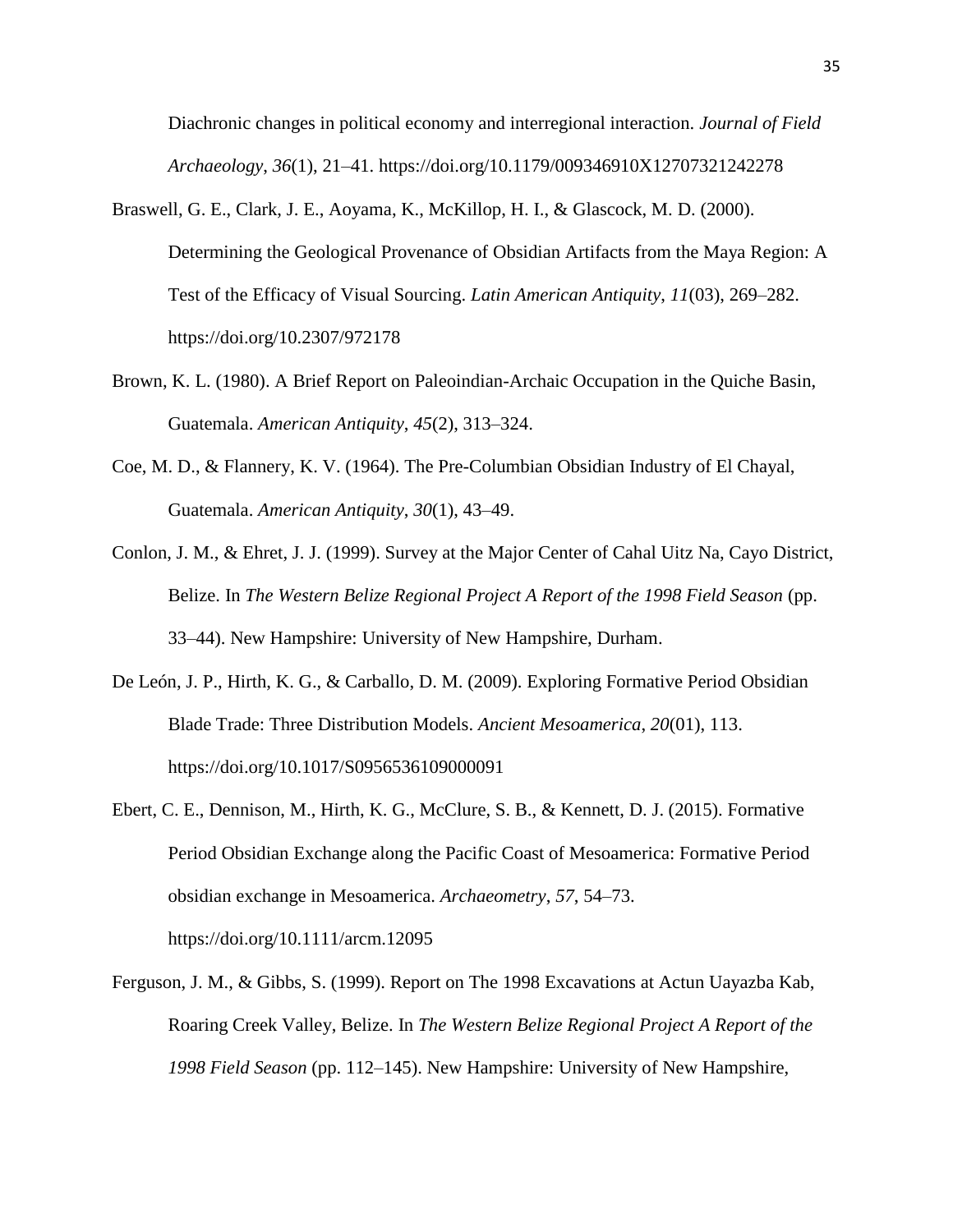Durham.

- Ferguson, J. R. (2012). X-Ray fluorescence of obsidian: Approaches to calibration and the analysis of small samples. In A. N. Shugar & J. L. Mass, *Handheld XRF for art and archaeology* (pp. 401–422). Leuven, Belgium: Leuven University Press. Retrieved from http://public.eblib.com/choice/publicfullrecord.aspx?p=1763017
- Glascock, M. D. (2017a, June 2). Overview of Neutron Activation Analysis [University of Missouri]. Retrieved February 18, 2018, from http://archaeometry.missouri.edu/naa\_overview.html
- Glascock, M. D. (2017b, June 17). Frequently Asked Questions [University of Missouri Research Reactor]. Retrieved February 18, 2018, from http://archaeometry.missouri.edu/faq.html
- Griffith, C. S. (1998). Excavations and Salvage Operations in ActunTunichil Muknal and Actun Uayazba Kab, Roaring Creek Valley, Belize. In *The Western Belize Regional Project A Report of the 1997 Field Season* (pp. 37–70). New Hampshire: University of New Hampshire, Durham.
- Griffith, C. S. (1999a). An Alternative Interpretation of Monument 1 in the Stela Chamber of Actun Tunichil Muknal. In *The Western Belize Regional Project A Report of the 1998 Field Season* (pp. 105–111). New Hampshire: University of New Hampshire, Durham.
- Griffith, C. S. (1999b). Patterns in the Darkness: Report on the 1998 Investigations in Actun Uayazba Kab, Belize. In *The Western Belize Regional Project A Report of the 1998 Field Season* (pp. 85–104). New Hampshire: University of New Hampshire, Durham.
- Guthrie, J. M., & Ferguson, J. R. (2012, August). Overview of X-ray Fluorescence. Retrieved January 14, 2018, from http://archaeometry.missouri.edu/xrf\_overview.html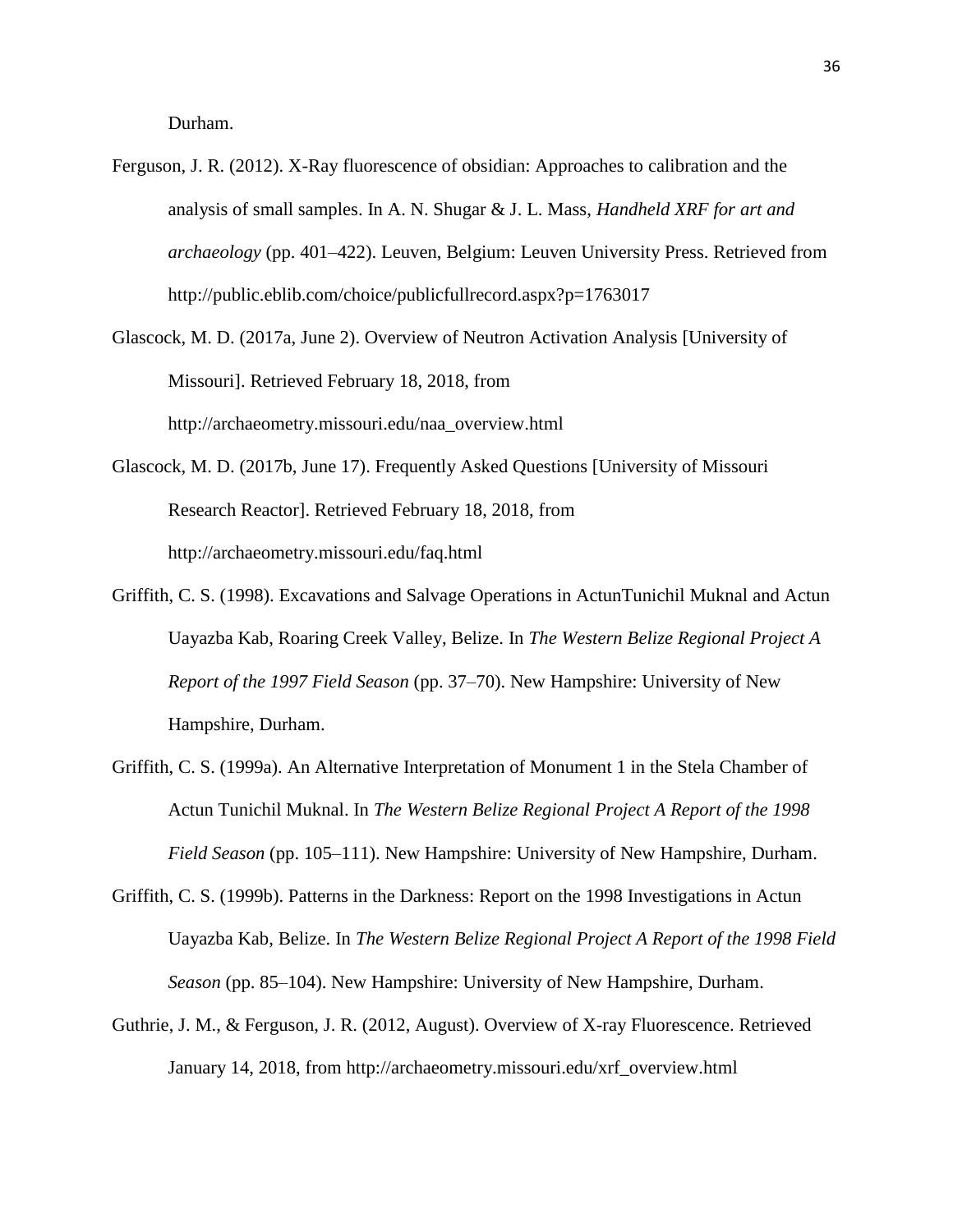Hirth, K. G. (1998). The Distributional Approach: A New Way to Identify Marketplace Exchange in the Archaeological Record. *Current Anthropology*, *39*(4), 451–476. https://doi.org/10.1086/204759

- Hodgman, D. R. (2001). *Actun Nak Beh and Cahal Uitz Na: Analysis and Interpretation for Sacred Geography and Regional Latice* (Thesis). University of Pennsylvania, Philadelphia, Philadelphia.
- Hughes, R., & Fortier, A. (2007). Trace Element Analysis of Obsidian Artifacts from Six Archaeological Sites in Illinois. *Illinois Archaeology*, *19*, 144–157.
- Lohse, J. C. (2010). Archaic Origins of the Lowland Maya. *Latin American Antiquity*, *21*(3), 312–352.
- Moholy-Nagy, H. (1994). *Tikal material culture: Artifacts and social structure at a classic lowland Maya city* (Dissertation). The University of Michigan, Michigan.
- Moholy-Nagy, H. (1999). Mexican Obsidian at Tikal, Guatemala. *Latin American Antiquity*, *10*(3), 300–313.
- Moholy-Nagy, H. (1997). Middens, Construction Fill, and Offerings: Evidence for the Organization of Classic Period Craft Production at Tikal, Guatemala. *Journal of Field Archaeology. 24(03), 293-313.*
- Moholy-Nagy, H., & Nelson, F. W. (1990). New Data on Sources of Obsidian Artifacts from Tikal, Guatemala. *Ancient Mesoamerica*, *1*(01), 71–80. https://doi.org/10.1017/S0956536100000080
- Nadin, E. (2007). The Secret Lives of Minerals. *Engineering & Science*, *70*(1), 10–20.
- Paris, E. (2012). Cohesion and Diversity in Formative Period Maya Lithic Tools and Techniques. *Lithic Technology*, *37*(2), 111–140. https://doi.org/10.1179/lit.2012.37.2.111